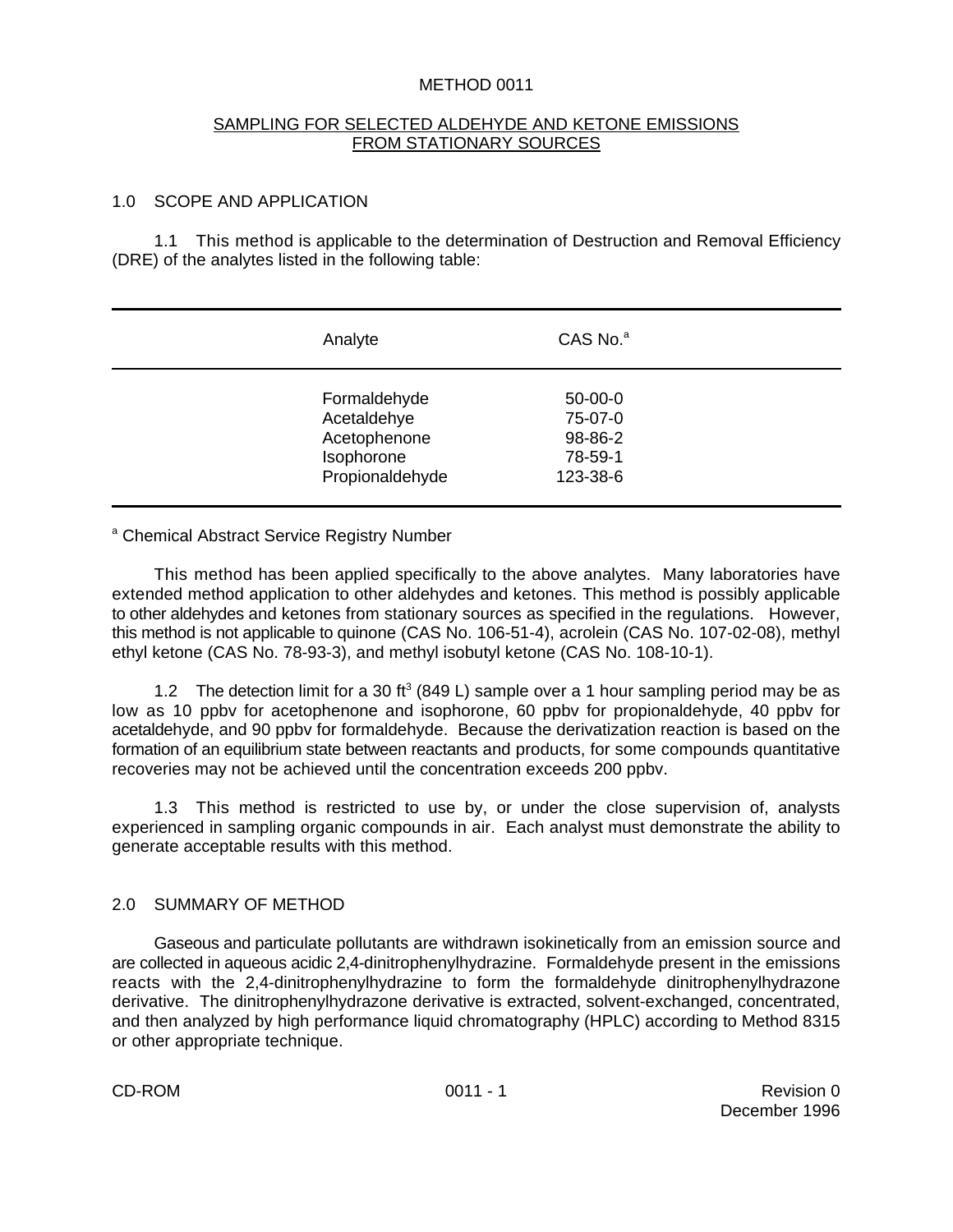## 3.0 INTERFERENCES

3.1 A decomposition product of 2,4-dinitrophenylhydrazine, 2,4-dinitroaniline, can be an analytical interferant if concentrations are high. The 2,4-dinitroaniline can coelute with the 2,4 dinitrophenylhydrazone of formaldehyde under the high performance liquid chromatography conditions used for the analysis. High concentrations of highly oxygenated compounds, especially acetone, that have the same retention time or nearly the same retention time as the dinitrophenylhydrazone of formaldehyde, and that also absorb at 360 nm, will interfere with the analysis.

3.2 Formaldehyde, acetone, and 2,4-dinitroaniline contamination of the aqueous acidic 2,4 dinitrophenylhydrazine (DNPH) reagent is frequently encountered. The reagent must be prepared within five days of use in the field and must be stored in an uncontaminated environment both before and after sampling, in order to minimize blank problems. Some concentration of acetone contamination is unavoidable, because acetone is ubiquitous in laboratory and field operations. However, the acetone contamination must be minimized.

3.3 Dimethylolurea creates a slight positive interference; and hexamethylenetetramine and paraformaldehyde significantly interfere with the determination of formaldehyde. These compounds can decompose in the acidic reagent used to collect the sample to form formaldehyde;

3.4 Tolualdehyde interferes with the determination of acetophenone because they coelute chromatographically;

3.5 High levels of nitrogen dioxide can interfere by consuming all of the reagent.

### 4.0 APPARATUS AND MATERIALS

4.1 This sampling train configuration is adapted from Method 5 (see Ref. 1) procedures. The sampling train consists of the following components: Probe nozzle, pitot tube, differential pressure gauge, metering system, barometer, and gas density determination equipment. A schematic of the sampling train is shown in Figure 1.

4.1.1 Probe Nozzle - The probe nozzle shall be quartz or glass with sharp, tapered  $(30^{\circ})$  angle) leading edge. The taper shall be on the outside to preserve a constant inner diameter. The nozzle shall be buttonhook or elbow design. A range of nozzle sizes suitable for isokinetic sampling should be available in increments of 0.16 cm (1/16 in.), e.g., 0.32 to 1.27 cm (1/8 to  $\frac{1}{2}$  in.), or larger if higher volume sampling trains are used. Each nozzle shall be calibrated according to the procedures outlined in Sec. 8.1.

4.1.2 Probe Liner - Borosilicate glass or quartz shall be used for the probe liner. The tester should not allow the temperature in the probe to exceed 120  $\pm$ 14°C (248  $\pm$ 25°F).

4.1.3 Pitot Tube - The pitot tube shall be Type S or any other appropriate device. The Type S pitot tube shall be made of metal tubing (e.g., stainless steel). It is recommended that the external tubing diameter be between 0.48 and 0.95 cm. There shall be an equal distance from the base of each leg to its face-opening plane; it is recommended that this distance be between 1.05 and 1.50 times the external tubing diameter. The face openings of the pitot tube shall, preferably, be aligned but slight misalignments of the openings are permissible. The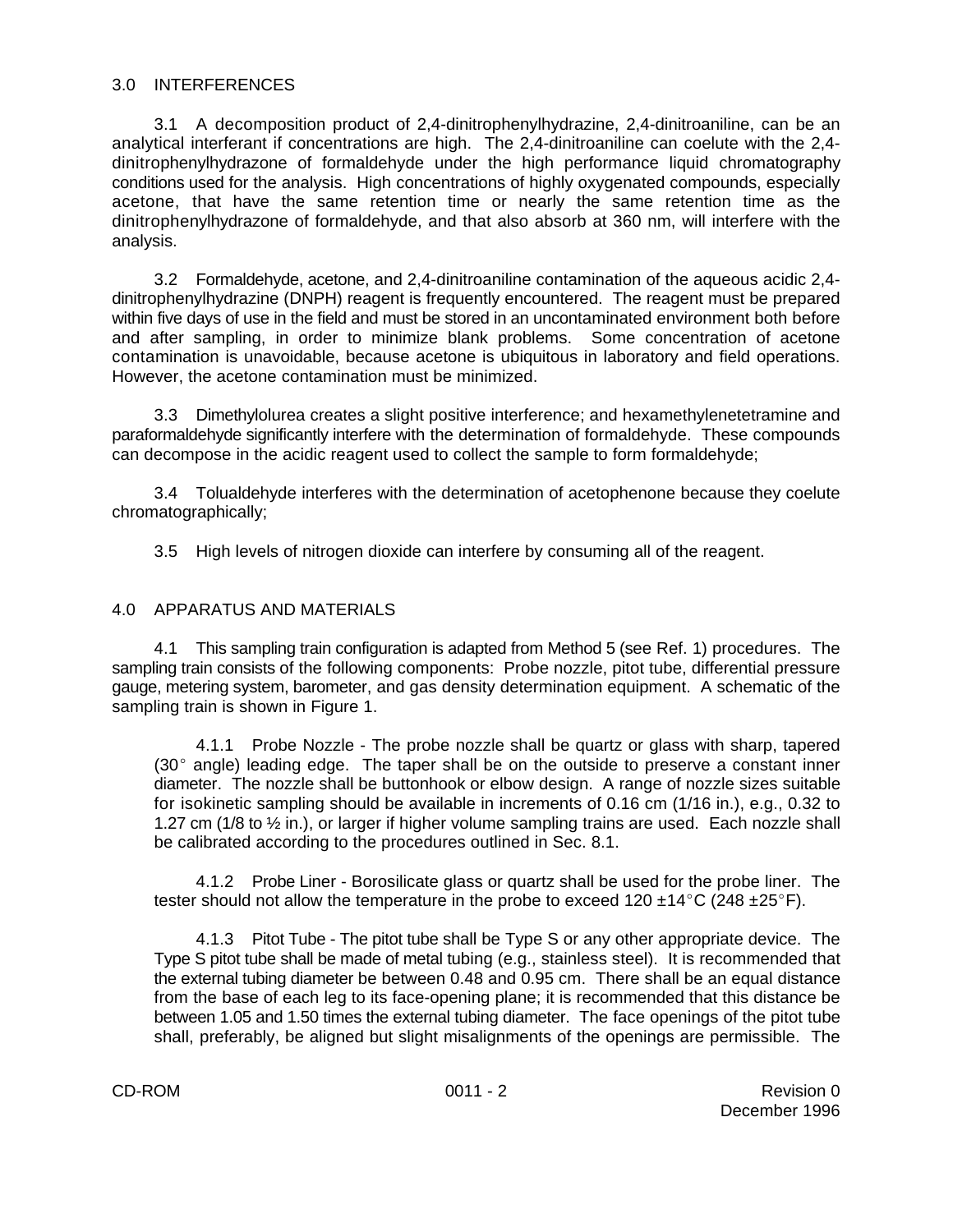Type S pitot tube assembly shall have a known coefficient, determined as outlined in Method 2 (see Ref. 1). The pitot tube shall be attached to the probe to allow constant monitoring of the stack gas velocity. The impact (high pressure) opening plane of the pitot tube shall be even with or above the nozzle entry plane (see Method 2) during sampling.

4.1.4 Differential Pressure Gauge - The differential pressure gauge shall be an inclined manometer or equivalent device as described in Method 2. One manometer shall be used for velocity-head readings and the other for orifice differential pressure readings.

4.1.5 Impingers - The sampling train requires a minimum of five impingers, connected as shown in Figure 1, with ground glass (or equivalent) vacuum-tight fittings. For the first, third, fourth, and fifth impingers, use the Greenburg-Smith design, modified by replacing the tip with a 1.27 cm  $(\frac{1}{2}$  in) inside diameter glass tube extending to 1.27 cm  $(\frac{1}{2}$  in.) from the bottom of the flask. For the second impinger, use a Greenburg-Smith impinger with the standard tip. Place a thermometer capable of measuring temperature to within 1°C (2°F) at the outlet of the fifth impinger for monitoring purposes.

4.1.6 Metering System - The necessary components of the metering system are a vacuum gauge, leak-free pump, thermometers capable of measuring temperature within  $3^{\circ}$ C  $(5.4^{\circ}F)$ , dry-gas meter capable of measuring volume to within 1%, and related equipment as shown in Figure 1. At a minimum, the pump should be capable of 4 cfm free flow, and the dry gas meter should have a recording capacity of 0-999.9 cu ft with a resolution of 0.005 cu ft. Other metering systems may be used which are capable of maintaining sample volumes to within 2%. The metering system may be used in conjunction with a pitot tube to enable checks of isokinetic sampling rates.

4.1.7 Barometer - The barometer may be mercury, aneroid, or other barometer capable of measuring atmospheric pressure to within 2.5 mm Hg (0.1 in. Hg). In many cases, the barometric reading may be obtained from a nearby National Weather Service Station, in which case the station value (which is the absolute barometric pressure) is requested and an adjustment for elevation differences between the weather station and sampling point is applied at a rate of minus 2.5 mm Hg (0.1 in. Hg) per 30 m (100 ft) elevation increase (vice versa for elevation decrease).

4.1.8 Gas Density Determination Equipment - The gas density determination equipment includes a temperature sensor and pressure gauge (as described in Method 2) and gas analyzer, if necessary (an Orsat of Fyrite type combustion gas analyzer, or equivalent. For analyzer maintenance and operation procedures, follow the instructions recommended by the manufacturer). The temperature sensor ideally should be permanently attached to the pitot tube or sampling probe in a fixed configuration such that the tip of the sensor extends beyond the leading edge of the probe sheath and does not touch any metal. Alternatively, the sensor may be attached just prior to use in the field. Note, however, that if the temperature sensor is attached in the field, the sensor must be placed in an interference-free arrangement with respect to the Type S pitot tube openings (see Method 2). As a second alternative, if a difference of no more than 1% in the average velocity measurement is to be introduced, the temperature gauge need not be attached to the probe or pitot tube.

## 4.2 Sample Recovery

4.2.1 Probe Liner - Probe nozzle and brushes; Teflon® bristle brushes with stainless steel wire handles are required. The probe brush shall have extensions of stainless steel,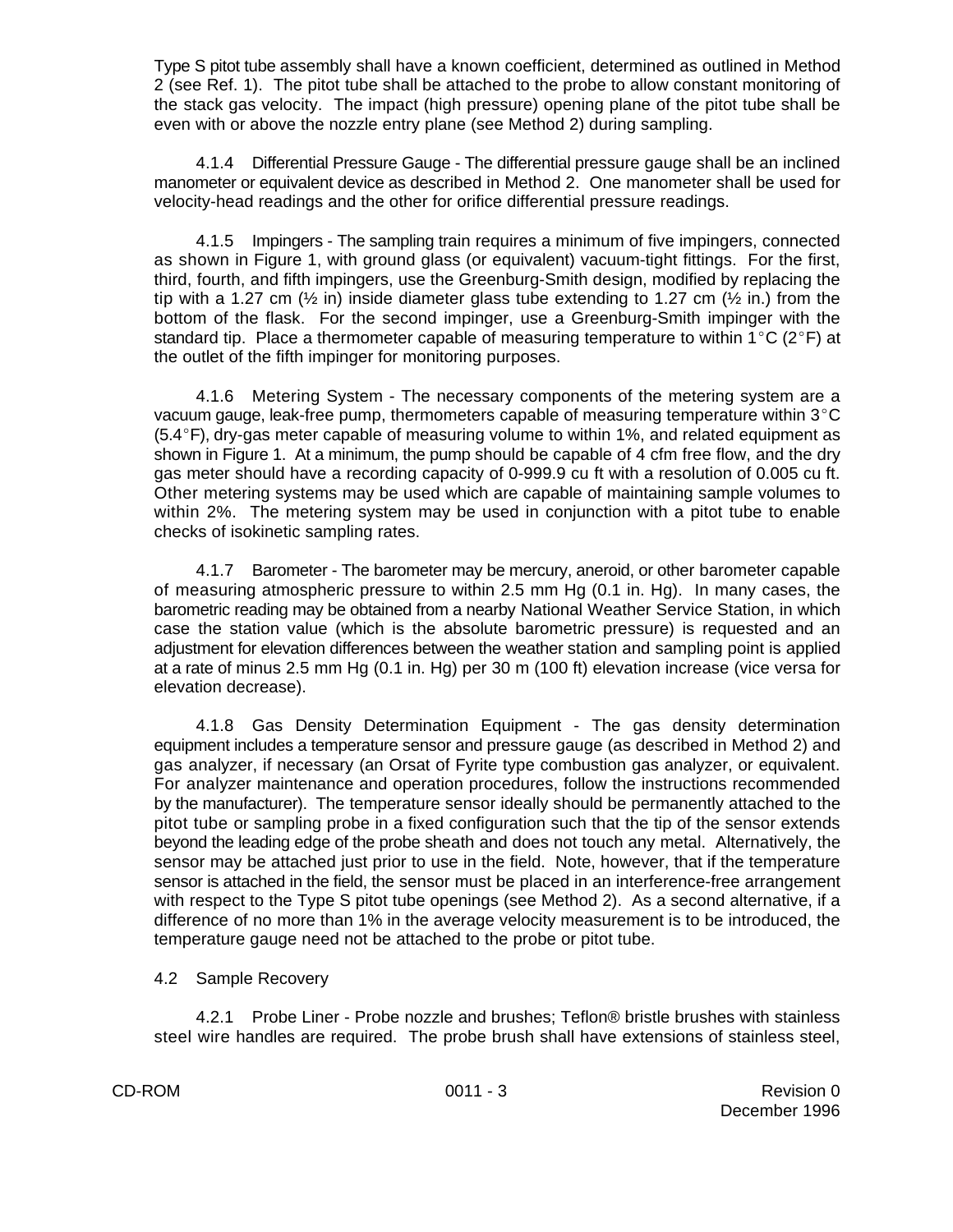Teflon®, or inert material at least as long as the probe. The brushes shall be properly sized and shaped to brush out the probe liner, the probe nozzle, and the impingers.

4.2.2 Wash Bottles - Three wash bottles are required. Teflon® or glass wash bottles are recommended. Polyethylene wash bottles should not be used because organic contaminants may be extracted by exposure to the organic solvents used for sample recovery.

4.2.3 Graduated Cylinder and/or Balance - A graduated cylinder or balance is required to measure condensed water to the nearest 1 mL or 1 g. Graduated cylinders shall have divisions not greater than 2 mL. Laboratory balances capable of weighing to  $\pm 0.5$  g are required.

4.2.4 Amber Glass Storage Containers - One-liter wide-mouth amber flint glass bottles with Teflon®-lined caps are required to store impinger water samples. The bottles must be sealed with Teflon® tape.

4.2.5 Rubber Policeman and Funnel - A rubber policeman and funnel are required to aid in the transfer of materials into and out of containers in the field.

4.3 Reagent Preparation

4.3.1 Bottles/Caps - Amber 1 - 4 L bottles with Teflon®-lined caps are required for storing cleaned DNPH solution. Additional 4-L bottles are required to collect waste organic solvents.

4.3.2 Large Glass Container - At least one large glass (8 to 16 L) is required for mixing the aqueous acidic DNPH solution.

4.3.3 Stir Plate/Large Stir Bars/Stir Bar Retriever - A magnetic stir plate and large stir bar are required for the mixing of the aqueous acidic DNPH solution. A stir bar retriever is needed for removing the stir bar from the large container holding the DNPH solution.

4.3.4 Buchner Filter/Filter Flask/Filter Paper - A large filter flask (2-4 L) with a buchner filter, appropriate rubber stopper, filter paper, and connecting tubing are required for filtering the aqueous acidic DNPH solution prior to cleaning.

4.3.5 Separatory Funnel - At least one large separatory funnel (2 L) is required for cleaning the DNPH prior to use.

4.3.6 Beakers - Beakers (150 mL, 250 mL, and 400 mL) are useful for holding/measuring organic liquids when cleaning the aqueous acidic DNPH solution and for weighing DNPH crystals.

4.3.7 Funnels - At least one large funnel is needed for pouring the aqueous acidic DNPH into the separatory funnel.

4.3.8 Graduated Cylinders - At least one large graduated cylinder (1 to 2 L) is required for measuring organic-free reagent water and acid when preparing the DNPH solution.

4.3.9 Top-loading Balance - A one-place top loading balance is needed for weighing out the DNPH crystals used to prepare the aqueous acidic DNPH solution.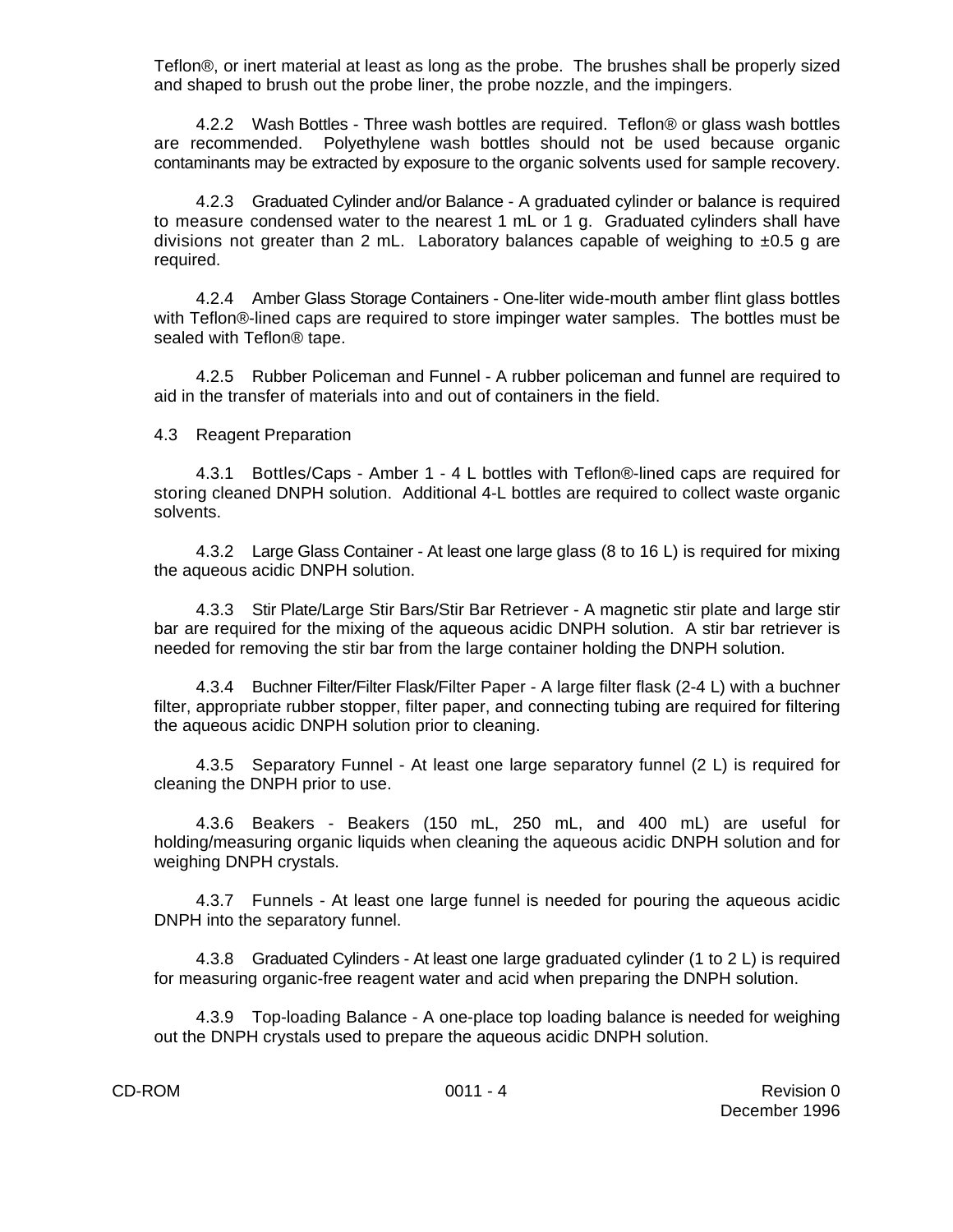4.3.10 Spatulas - Spatulas are needed for weighing out DNPH when preparing the aqueous DNPH solution.

4.4 Crushed Ice - Quantities of crushed ice ranging from 10-50 lb may be necessary during a sampling run, depending upon ambient temperature. Samples which have been taken must be stored and shipped cold; sufficient ice for this purpose must be allowed.

## 5.0 REAGENTS

5.1 Reagent Grade Chemicals - Reagent grade inorganic chemicals shall be used in all tests. Unless otherwise indicated, it is intended that all reagents shall conform to the specifications of the Committee on Analytical Reagents of the American Chemical Society, where such specifications are available. Other grades may be used, provided it is first ascertained that the reagent is of sufficiently high purity to permit its use without lessening the accuracy of the determination.

5.2 Organic-free Reagent Water - All references to water in this method refer to organic-free reagent water, as defined in Chapter One.

5.3 Silica Gel - Silica gel shall be indicating type, 6-16 mesh. If the silica gel has been used previously, dry at 175 $^{\circ}$ C (350 $^{\circ}$ F) for 2 hours before using. New silica gel may be used as received. Alternatively, other types of desiccants (equivalent or better) may be used.

5.4 2,4-Dinitrophenylhydrazine (DNPH), [2,4-(0<sub>2</sub>N)<sub>2</sub>C<sub>6</sub>H<sub>3</sub>]NHNH<sub>2</sub> - The quantity of water may vary from 10 to 30%.

5.4.1 The 2,4-dinitrophenylhydrazine reagent must be prepared in the laboratory within five days of sampling use in the field. Preparation of DNPH can also be done in the field, with consideration of appropriate procedures required for safe handling of solvent in the field. When a container of prepared DNPH reagent is opened in the field, the contents of the opened container should be used within 48 hours. All laboratory glassware must be washed with detergent and water and rinsed with water, methanol, and methylene chloride prior to use.

NOTE: DNPH crystals and DNPH solution are potential carcinogens and should be handled with plastic gloves at all times, with prompt and extensive use of running water in case of skin exposure.

5.4.2 Preparation of Aqueous Acidic DNPH Derivatizing Reagent - Each batch of DNPH reagent should be prepared and purified within five days of sampling, according to the procedure described below.

NOTE: Reagent bottles for storage of cleaned DNPH derivatizing solution must be rinsed with acetonitrile and dried before use. Baked glassware is not essential for preparation of DNPH reagent. The glassware must not be rinsed with acetone or an unacceptable concentration of acetone contamination will be introduced. If field preparation of DNPH is performed, caution must be exercised in avoiding acetone contamination.

5.4.2.1 Place an 8 L container under a fume hood on a magnetic stirrer. Add a large stir bar and fill the container half full of organic-free reagent water. Save the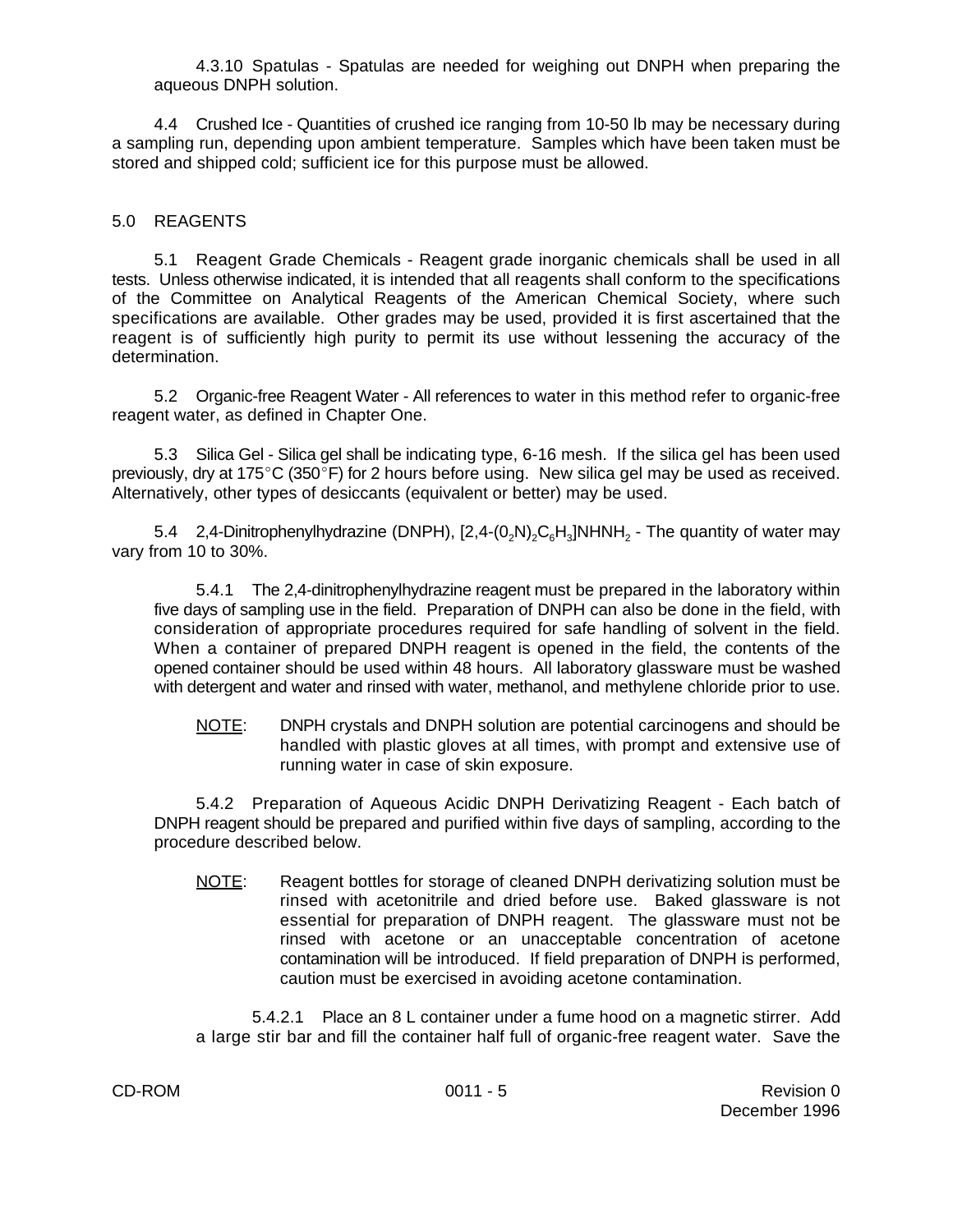empty bottle from the organic-free reagent water. Start the stirring bar and adjust the stir rate to be as fast as possible. Using a graduated cylinder, measure 1.4 L of concentrated hydrochloric acid. Slowly pour the acid into the stirring water. Fumes may be generated and the water may become warm. Weigh the DNPH crystals to  $\pm 0.1$  g (see Table 1 for approximate amounts) and add to the stirring acid solution. Fill the 8 L container to the 8 L mark with organic-free reagent water and stir overnight. If all of the DNPH crystals have dissolved overnight, add additional DNPH and stir for two more hours. Continue the process of adding DNPH with additional stirring until a saturated solution has been formed, as evidenced by the presence of visible crystals after continued stirring. Filter the DNPH solution using vacuum filtration. Gravity filtration may be used, but a much longer time is required. Store the filtered solution in an amber bottle at room temperature.

5.4.2.2 Within five days of proposed use, place about 1.6 L of the DNPH reagent in a 2 L separatory funnel. Add approximately 200 mL of methylene chloride and stopper the funnel. Wrap the stopper of the funnel with paper towels to absorb any leakage. Invert and vent the funnel. Then shake vigorously for 3 minutes. Initially, the funnel should be vented frequently (every 10 - 15 seconds). After the layers have separated, discard the lower (organic) layer.

5.4.2.3 Extract the DNPH a second time with methylene chloride and finally with cyclohexane. When the cyclohexane layer has separated from the DNPH reagent, the cyclohexane layer will be the top layer in the separatory funnel. Drain the lower layer (the cleaned extracted DNPH reagent solution) into an amber bottle that has been rinsed with acetonitrile and allowed to dry.

5.4.3 DNPH Reagent Check - Take two aliquots of the extracted DNPH reagent. The size of the aliquots is dependent upon the exact sampling procedure used, but 100 mL is reasonably representative. Analyze one aliquot of the reagent according to Sec. 7 of Method 8315 as a Quality Control check to ensure that the background in the reagent is acceptable for field use. Save the other aliquot of aqueous acidic DNPH for use as a method blank when the analysis is performed. The reagent is acceptable for use if the background meets the AIC (Acceptable Impurity Concentration) as specified in Sec. 5.4.5.

5.4.4 Shipment to the Field - Tightly cap the bottle containing extracted DNPH reagent using a Teflon®-lined cap. Seal the bottle with Teflon® tape. After the bottle is labeled, the bottle may be placed in a friction-top can (paint can or equivalent) containing a 1-2 inch layer of granulated charcoal and stored at ambient temperature until use.

5.4.4.1 If the DNPH reagent has passed the Quality Control criteria, the reagent may be packaged to meet necessary shipping requirements and sent to the sampling area. If the Quality Control criteria are not met, the reagent solution may be re-extracted or the solution may be re-prepared and the extraction sequence repeated.

5.4.4.2 If the DNPH reagent is not used in the field within five days of extraction, an aliquot may be taken and analyzed as described in Sec. 7 of Method 8315. If the reagent meets the Quality Control requirements, the reagent may be used. If the reagent does not meet the Quality Control requirements, the reagent must be discarded and new reagent must be prepared and tested.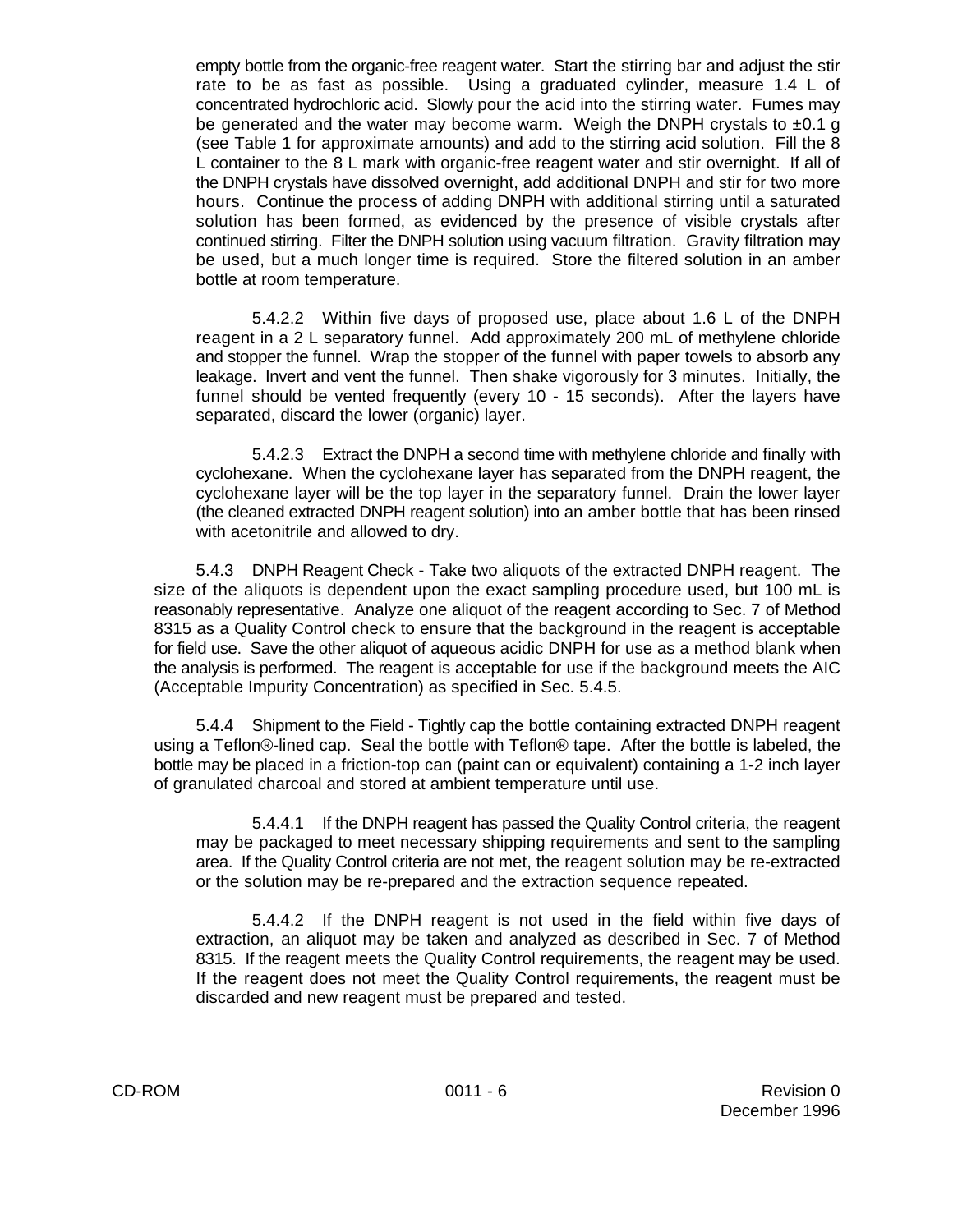5.4.5 Calculation of Acceptable Concentrations of Impurities in DNPH Reagent - The acceptable impurity concentration (AIC, µg/mL) is calculated from the expected analyte concentration in the sampled gas (EAC, ppbv), the volume of air that will be sampled at standard conditions (SVOL, L), the formula weight of the analyte (FW, g/mol), and the volume of DNPH reagent that will be used in the impingers (RVOL, mL):

AIC = 0.1 x [EAC x SVOL x FW/24.4 x (FW + 180)/FW](RVOL/1,000)

where:

0.1 is the acceptable contaminant concentration, 24.4 is a factor relating ppbv to g/L, 180 is a factor relating underivatized to derivatized analyte, and 1,000 is a unit conversion factor.

5.4.6 Disposal of Excess DNPH Reagent - Excess DNPH reagent may be returned to the laboratory and recycled or treated as aqueous waste for disposal purposes. 2,4- Dinitrophenylhydrazine is a flammable solid when dry, so water should not be evaporated from the solution of the reagent.

5.5 Field Spike Standard Preparation - To prepare a formaldehyde field spiking standard at 4010 mg/L, use a 500 µL syringe to transfer 0.5 mL of 37% by weight of formaldehyde (401 g/L) to a 50 mL volumetric flask containing approximately 40 mL of methanol. Dilute to 50 mL with methanol.

5.6 Hydrochloric Acid, HCl - Reagent grade hydrochloric acid (approximately 12N) is required for acidifying the aqueous DNPH solution.

5.7 Methylene Chloride,  $CH_2Cl_2$  - Methylene chloride (suitable for residue and pesticide analysis, GC/MS, HPLC, GC, Spectrophotometry or equivalent) is required for cleaning the aqueous acidic DNPH solution, rinsing glassware, and recovery of sample trains.

5.8 Cyclohexane,  $C_6H_{12}$  - Cyclohexane (HPLC grade) is required for cleaning the aqueous acidic DNPH solution.

NOTE: Do not use spectroanalyzed grades of cyclohexane if this sampling methodology is extended to aldehydes and ketones with four or more carbon atoms.

5.9 Methanol,  $CH<sub>3</sub>OH - Methanol$  (HPLC grade or equivalent) is necessary for rinsing glassware.

5.10 Acetonitrile,  $CH<sub>3</sub>CN -$  Acetonitrile (HPLC grade or equivalent) is required for rinsing glassware.

5.11 Formaldehyde, HCHO - Formaldehyde (analytical reagent grade, or equivalent) is required for preparation of standards. If other aldehydes or ketones are used, analytical reagent grade, or equivalent, is required.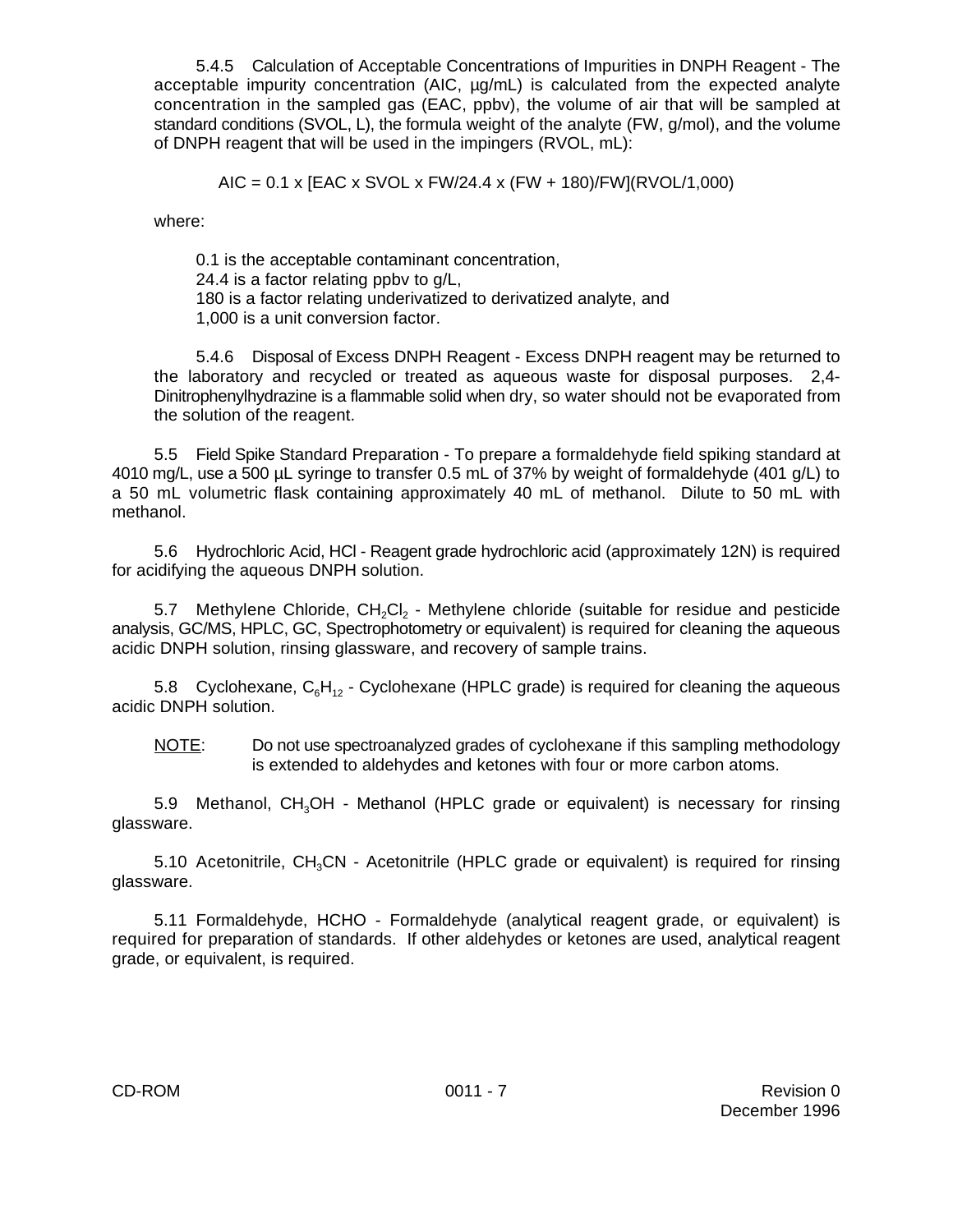6.1 Because of the complexity of this method, field personnel should be trained in and experienced with the test procedures in order to obtain reliable results.

6.2 Laboratory Preparation

6.2.1 All the components shall be maintained and calibrated according to the procedure described in APTD-0576 (Air Pollution Technical Document, see references), unless otherwise specified.

6.2.2 Weigh several 200 to 300 g portions of silica gel in airtight containers to the nearest 0.5 g. Record on each container the total weight of the silica gel plus containers. As an alternative to preweighing the silica gel, it may instead be weighed directly in the impinger or sampling holder just prior to train assembly.

#### 6.3 Preliminary Field Determinations

6.3.1 Select the sampling site and the minimum number of sampling points according to Method 1 (see Ref. 1) or other relevant criteria. Determine the stack pressure, temperature, and range of velocity heads using Method 2. A leak-check of the pitot lines according to Method 2 must be performed. Determine the stack gas moisture content using Approximation Method 4 (see Ref. 1) or its alternatives to establish estimates of isokinetic sampling-rate settings. Determine the stack gas dry molecular weight, as described in Method 2. If integrated Method 3 (see Ref. 1) sampling is used for molecular weight determination, the integrated bag sample shall be taken simultaneously with, and for the same total length of time as, the sample run.

6.3.2 Select a nozzle size based on the range of velocity heads so that it is not necessary to change the nozzle size in order to maintain isokinetic sampling rates below 28 L/min (1.0 cfm). During the run, do not change the nozzle. Ensure that the proper differential pressure gauge is chosen for the range of velocity heads encountered (see Sec. 2 of Method 2).

6.3.3 Select a suitable probe liner and probe length so that all traverse points can be sampled. For large stacks, to reduce the length of the probe, consider sampling from opposite sides of the stack.

6.3.4 A minimum of 45 ft<sup>3</sup> of sample volume is required for the determination of the Destruction and Removal Efficiency (DRE) of formaldehyde from incineration systems (45 ft<sup>3</sup> is equivalent to one hour of sampling at 0.75 dscf). Additional sample volume shall be collected as necessitated by the capacity of the DNPH reagent and analytical detection limit constraints. To determine the minimum sample volume required, refer to sample calculations in Sec. 10.0.

6.3.5 Determine the total length of sampling time needed to obtain the identified minimum volume by comparing the anticipated average sampling rate with the volume requirement. Allocate the same time to all traverse points defined by Method 1. To avoid timekeeping errors, the length of time sampled at each traverse point should be an integer or an integer plus 0.5 min.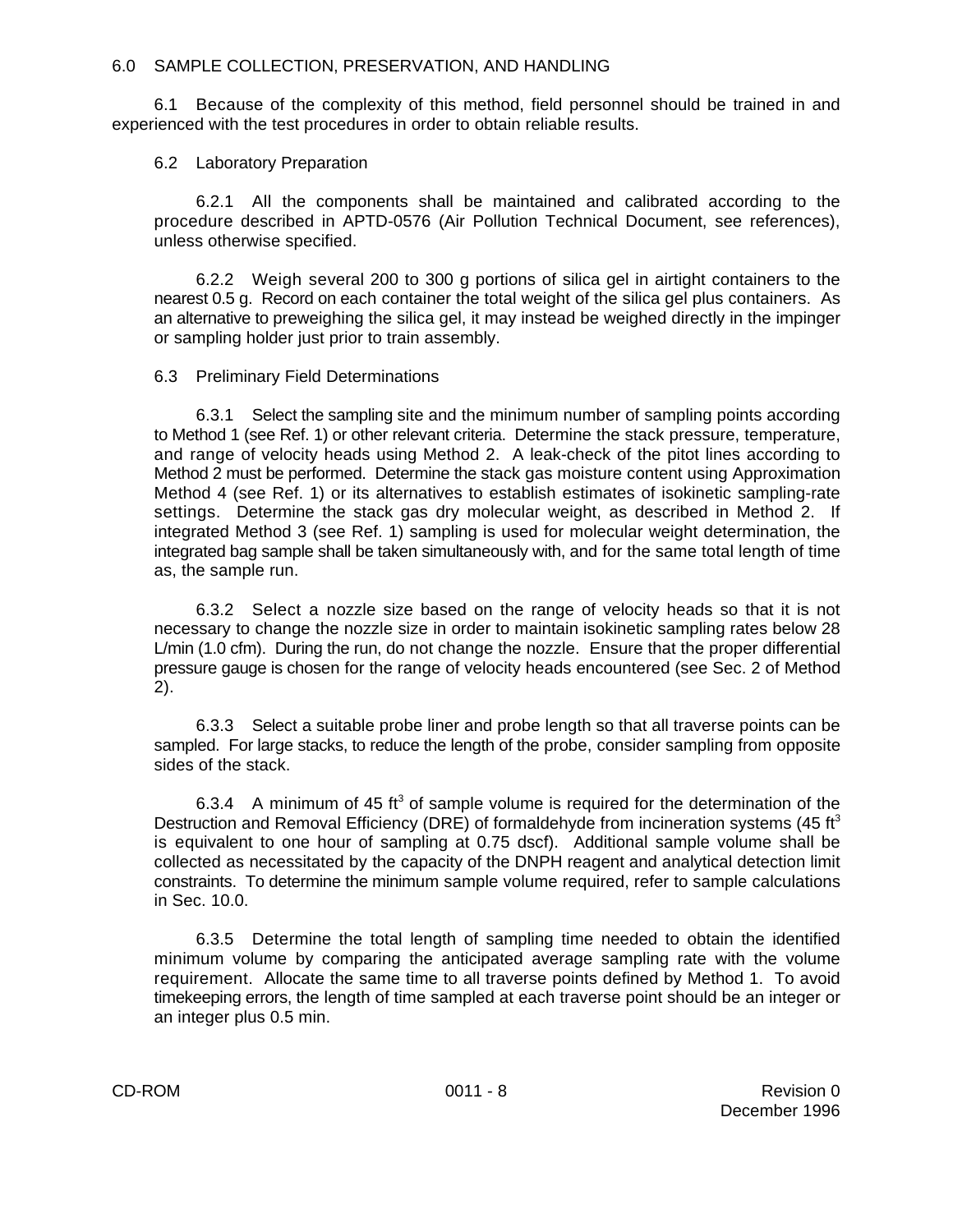6.3.6 In some circumstances (e.g., batch cycles) it may be necessary to sample for shorter times at the traverse points and to obtain smaller gas-volume samples. In these cases, careful documentation must be maintained in order to allow accurate calculation of concentrations.

6.4 Preparation of Collection Train

6.4.1 During preparation and assembly of the sampling train, keep all openings where contamination can occur covered with Teflon® film or aluminum foil until just prior to assembly or until sampling is about to begin.

NOTE: Appendix A at the end of this procedure contains guidance on the addition of a filter as a check on the survival of particulate material through the impinger system. This filter can be added to the impinger train either after the second impinger or after the third impinger.

6.4.2 Place 200 mL of purified DNPH reagent in the first impinger and 100 mL of reagent in the second and third impingers, and leave the fourth impinger empty. Transfer approximately 200 to 300 g of preweighed silica gel from its container to the fifth impinger. Care should be taken to ensure that the silica gel is not entrained and carried out from the impinger during sampling. Place the silica gel container in a clean place for later use in the sample recovery. Alternatively, the weight of the silica gel plus impinger may be determined to the nearest 0.5 g and recorded.

6.4.3 With a glass or quartz liner, install the selected nozzle using a Viton-A O-ring when stack temperatures are less than  $260^{\circ}$ C (500 $^{\circ}$ F) and a woven glass-fiber gasket when temperatures are higher. See APTD-0576 (Rom, 1972) for details. Other connecting systems utilizing either 316 stainless steel or Teflon® ferrules may be used. Mark the probe with heatresistant tape or by some other method to denote the proper distance into the stack or duct for each sampling point.

6.4.4 Assemble the train as shown in Figure 1. During assembly, do not use any silicone grease on ground-glass joints upstream of the impingers. Use Teflon® tape, if required. A very light coating of silicone grease may be used on ground-glass joints downstream of the impingers, but the silicone grease should be limited to the outer portion (see APTD-0576) of the ground-glass joints to minimize silicone grease contamination. If necessary, Teflon® tape may be used to seal leaks. Connect all temperature sensors to an appropriate potentiometer/display unit. Check all temperature sensors at ambient temperature.

6.4.5 Place crushed ice all around the impingers.

6.4.6 Turn on and set the probe heating system at the desired operating temperature. Allow time for the temperature to stabilize.

6.5 Leak-Check Procedures

6.5.1 Pre-test Leak Check

6.5.1.1 After the sampling train has been assembled, turn on and set the probe heating system at the desired operating temperature. Allow time for the temperature to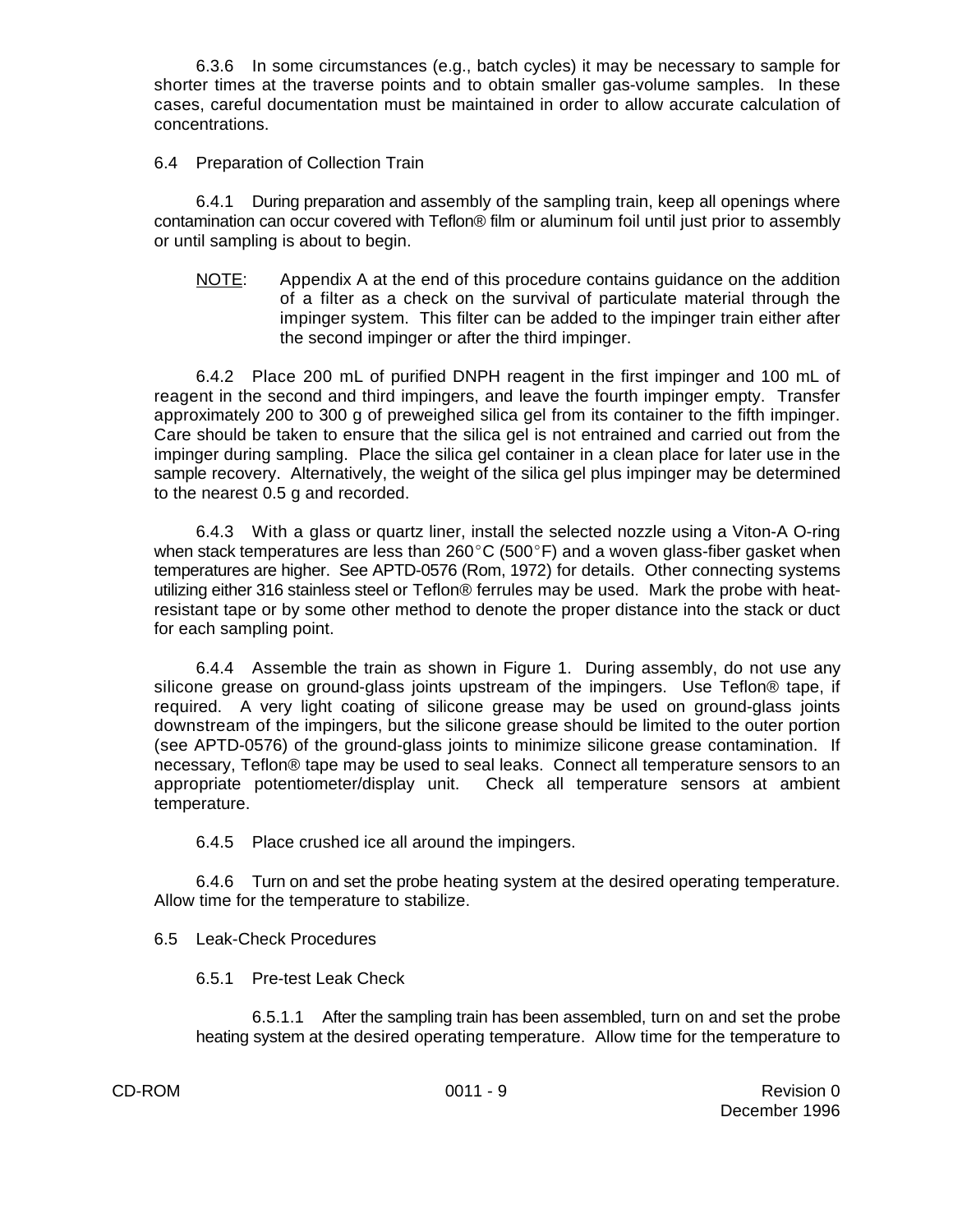stabilize. If a Viton-A O-ring or other leak-free connection is used in assembling the probe nozzle to the probe liner, leak-check the train at the sampling site by plugging the nozzle and pulling a 381 mm Hg (15 in. Hg) vacuum.

NOTE: A lower vacuum may be used, provided that the lower vacuum is not exceeded during the test.

6.5.1.2 If an asbestos string is used, do not connect the probe to the train during the leak check. Instead, leak-check the train by first attaching a carbon-filled leak check impinger to the inlet and then plugging the inlet and pulling a 381 mm Hg (15 in. Hg) vacuum. (A lower vacuum may be used if this lower vacuum is not exceeded during the test.) Then connect the probe to the train and leak-check at about 25 mm Hg (1 in. Hg) vacuum. Alternatively, leak-check the probe with the rest of the sampling train in one step at 381 mm Hg (15 in. Hg) vacuum. Leakage rates no greater than 4% of the average sampling rate or less than or equal to  $0.00057$  m<sup>3</sup>/min (0.02 cfm), whichever is less, are acceptable.

6.5.1.3 The following leak check instructions for the sampling train described in APTD-0576 and APTD-0581 may be helpful. Start the pump with the fine-adjust valve fully open and coarse-adjust valve completely closed. Partially open the coarse-adjust valve and slowly close the fine-adjust valve until the desired vacuum is reached. Do not reverse direction of the fine-adjust valve, as liquid will back up into the train. If the desired vacuum is exceeded, either perform the leak check at this higher vacuum or end the leak check, as shown below, and start over.

6.5.1.4 When the leak check is completed, first slowly remove the plug from the inlet to the probe. When the vacuum drops to 127 mm (5 in.) Hg or less, immediately close the coarse-adjust valve. Switch off the pumping system and reopen the fine-adjust valve. Do not reopen the fine-adjust valve until the coarse-adjust valve has been closed to prevent the liquid in the impingers from being forced backward into the sampling line and silica gel from being entrained backward into the third impinger.

## 6.5.2 Sampling Run Leak Check

6.5.2.1 If, during the sampling run, a component change (i.e., impinger) becomes necessary, a leak check shall be conducted immediately after the interruption of sampling and before the change is made. The leak check shall be done according to the procedure described in Sec. 6.5.1, except that it shall be done at a vacuum greater than or equal to the maximum value recorded up to that point in the test. If the leakage rate is found to be no greater than  $0.00057$  m $\frac{3}{min}$  (0.02 cfm) or 4% of the average sampling rate (whichever is less), the results are acceptable. If a higher leakage rate is obtained, the tester must void the sampling run.

NOTE: Any correction of the sample volume by calculation reduces the integrity of the pollutant concentration data generated and must be avoided.

6.5.2.2 Immediately after a component change and before sampling is reinitiated, a leak check similar to a pre-test leak check must also be conducted.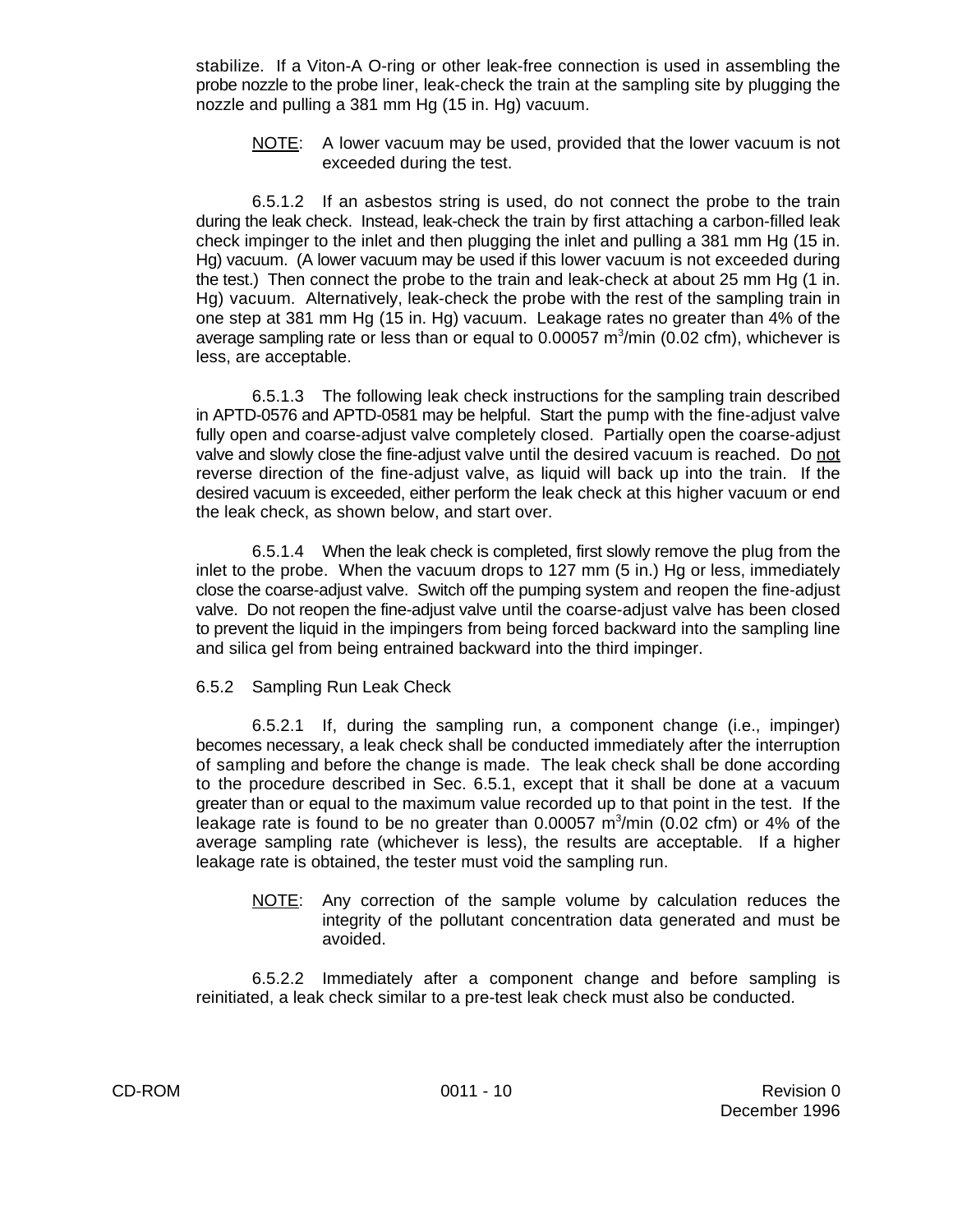6.5.3 Post-test Leak Check - A leak check is mandatory at the conclusion of each sampling run. The leak check shall be done with the same procedures as the pre-test leak check, except that the post-test leak check shall be conducted at a vacuum greater than or equal to the maximum value reached during the sampling run. If the leakage rate is found to be no greater than 0.00057 m<sup>3</sup>/min (0.02 cfm) or 4% of the average sampling rate (whichever is less), the results are acceptable. If, however, a higher leakage rate is obtained, the tester shall record the leakage rate and void the sampling run.

#### 6.6 Sampling Train Operation

6.6.1 During the sampling run, maintain an isokinetic sampling rate to within 10% of true isokinetic, below 28 L/min (1.0 cfm). Maintain a temperature around the probe of  $120^{\circ}$ C  $(248^\circ \pm 25^\circ)$ F).

6.6.2 For each run, record the data on a data sheet such as the one shown in Figure 2. Be sure to record the initial dry-gas meter reading. Record the dry-gas meter readings at the beginning and end of each sampling time increment, when changes in flow rates are made, before and after each leak check, and when sampling is halted. Take other readings required by Figure 2 at least once at each sample point during each time increment and additional readings when significant adjustments (20% variation in velocity head readings) necessitate additional adjustments in flow rate. Level and zero the manometer. Because the manometer level and zero may drift due to vibrations and temperature changes, make periodic checks during the traverse.

6.6.3 Clean the stack access ports prior to the test run to eliminate the chance of sampling deposited material. To begin sampling, remove the nozzle cap, verify that the filter and probe heating systems are at the specified temperature, and verify that the pitot tube and probe are properly positioned. Position the nozzle at the first traverse point, with the tip pointing directly into the gas stream. Immediately start the pump and adjust the flow to isokinetic conditions. Nomographs, which aid in the rapid adjustment of the isokinetic sampling rate without excessive computations, are available. These nomographs are designed for use when the Type S pitot tube coefficient is  $0.84 \pm 0.02$  and the stack gas equivalent density (dry molecular weight) is equal to 29  $\pm$ 4. APTD-0576 details the procedure for using the nomographs. If the stack gas molecular weight and the pitot tube coefficient are outside the above ranges, do not use the nomographs unless appropriate steps are taken to compensate for the deviations.

6.6.4 When the stack is under significant negative pressure (equivalent to the height of the impinger stem), take care to close the coarse-adjust valve before inserting the probe into the stack in order to prevent liquid from backing up through the train. If necessary, the pump may be turned on with the coarse-adjust valve closed.

6.6.5 When the probe is in position, block off the openings around the probe and stack access port to prevent nonrepresentative dilution of the gas stream.

6.6.6 Traverse the stack cross section, as required by Method 1, being careful not to bump the probe nozzle into the stack walls when sampling near the walls or when removing or inserting the probe through the access port, in order to minimize the chance of extracting deposited material.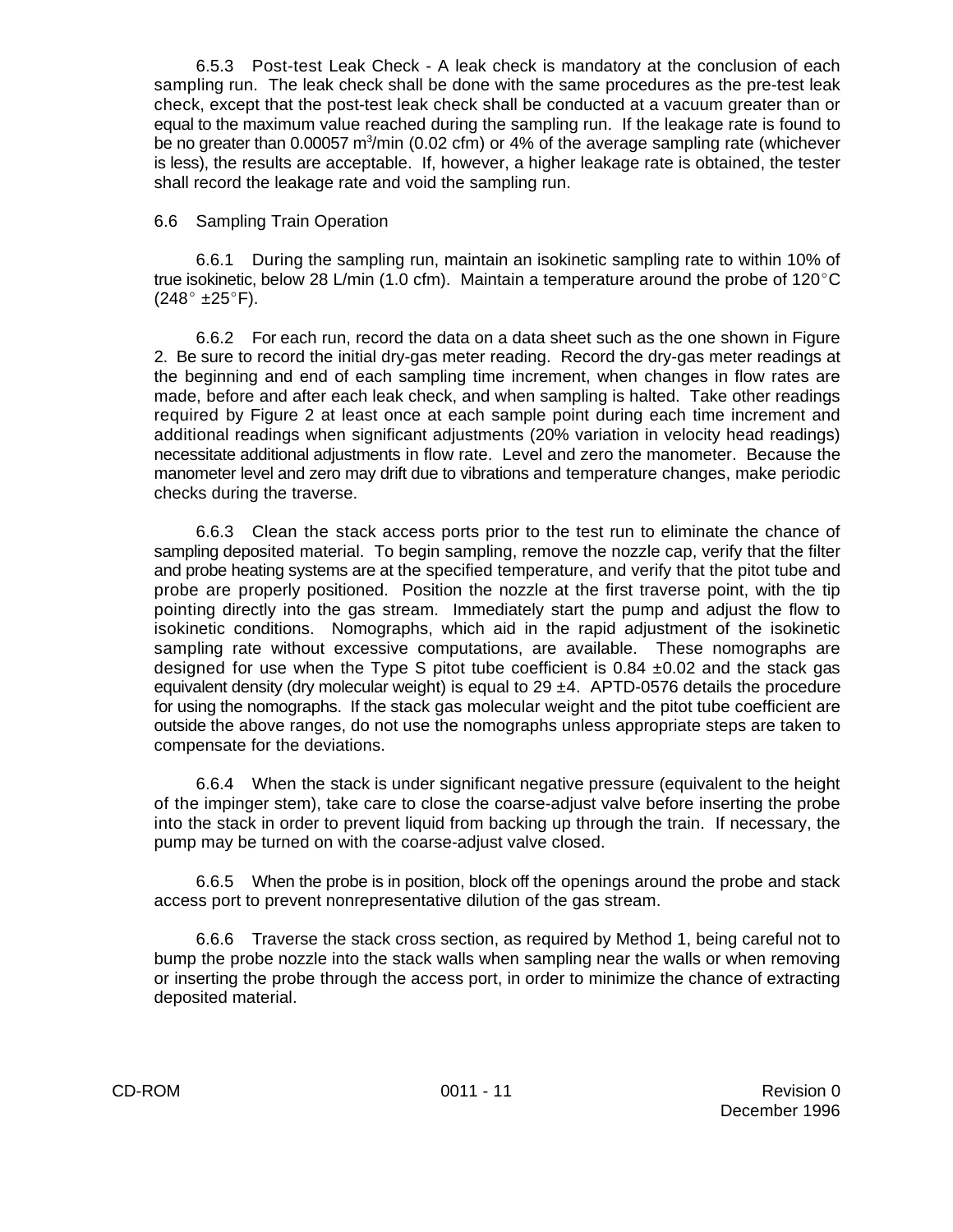6.6.7 During the test run, make periodic adjustments to keep the temperature around the probe at the proper levels. Add more ice and, if necessary, salt, to maintain a temperature of less than  $20^{\circ}$ C (68 $^{\circ}$ F) at the silica gel outlet. Also, periodically check the level and zero of the manometer.

6.6.8 A single train shall be used for the entire sampling run, except in cases where simultaneous sampling is required in two or more separate ducts or at two or more different locations within the same duct, or in cases where equipment failure necessitates a change of trains. An additional train or additional trains may also be used for sampling when the capacity of a single train is exceeded.

6.6.9 When two or more trains are used, separate analyses of components from each train shall be performed. If multiple trains have been used because the capacity of a single train would be exceeded, first impingers from each train may be combined, and second impingers from each train may be combined.

6.6.10 At the end of the sampling run, turn off the coarse-adjust valve, remove the probe and nozzle from the stack, turn off the pump, record the final dry gas meter reading, and conduct a post-test leak check. Also, leak check the pitot lines as described in Method 2. The lines must pass this leak check in order to validate the velocity-head data.

6.6.11 Calculate percent isokinetic variation (see Method 5) to determine whether the run was valid or another test should be made.

## 7.0 SAMPLE RECOVERY AND PREPARATION FOR ANALYSIS

#### 7.1 Preparation

7.1.1 Proper cleanup procedure begins as soon as the probe is removed from the stack at the end of the sampling period. Allow the probe to cool. When the probe can be handled safely, wipe off all external particulate matter near the tip of the probe nozzle and place a cap over the tip to prevent losing or gaining particulate matter. Do not cap the probe tip tightly while the sampling train is cooling because a vacuum will be created, drawing liquid from the impingers back through the sampling train.

7.1.2 Before moving the sampling train to the cleanup site, remove the probe from the sampling train and cap the open outlet, being careful not to lose any condensate that might be present. Remove the umbilical cord from the last impinger and cap the impinger. If a flexible line is used, let any condensed water or liquid drain into the impingers. Cap off any open impinger inlets and outlets. Ground glass stoppers, Teflon® caps, or caps of other inert materials may be used to seal all openings.

7.1.3 Transfer the probe and impinger assembly to an area that is clean and protected from wind so that the chances of contaminating or losing the sample are minimized.

7.1.4 Inspect the train before and during disassembly, and note any abnormal conditions.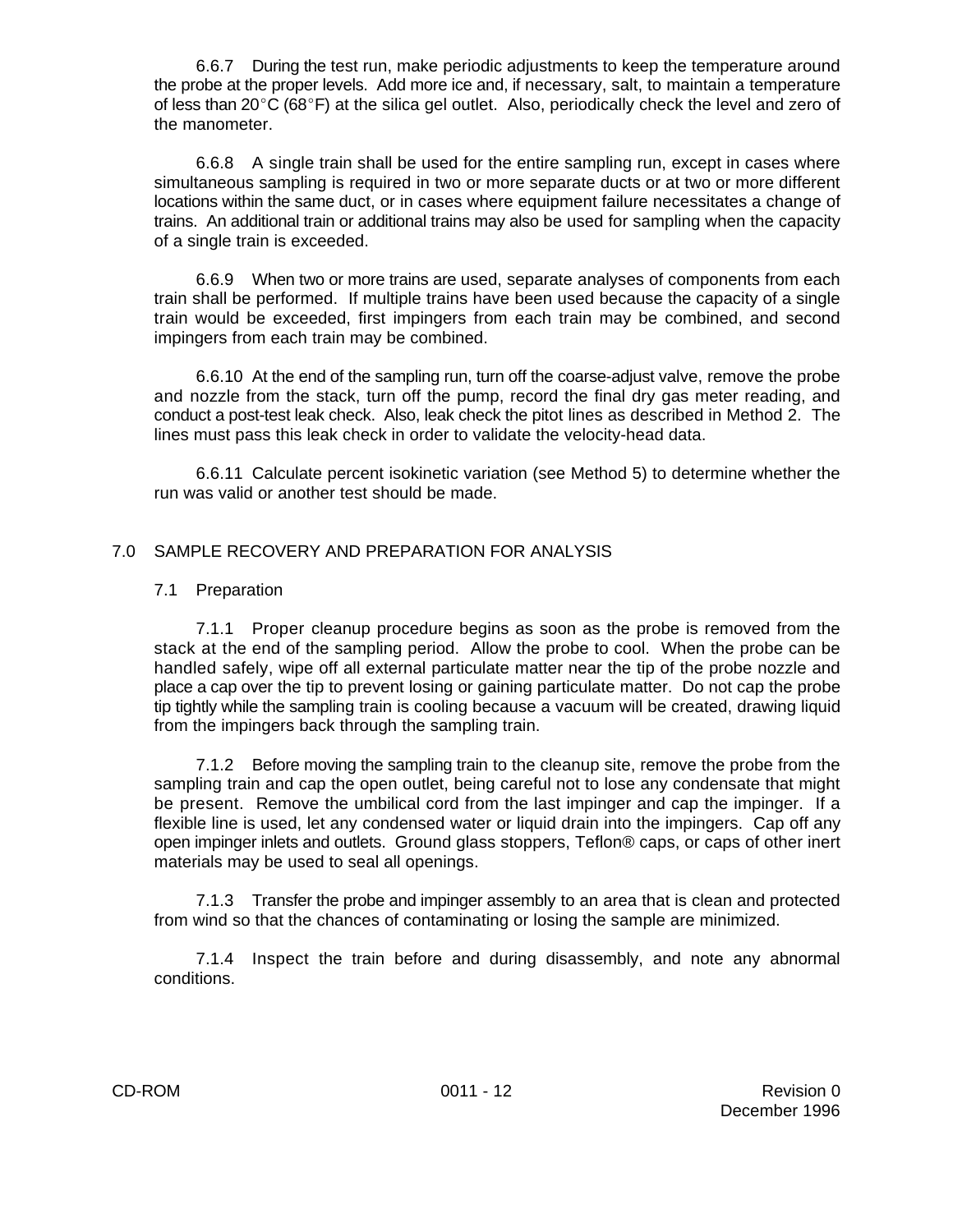7.1.5 Save a portion of all washing solution (methylene chloride, water) used for cleanup as a blank. Transfer 200 mL of each solution directly from the wash bottle being used and place each in a separate, pre-labeled sample container.

#### 7.2 Sample Containers

7.2.1 Container 1 - Probe and Impinger Catches. Using a graduated cylinder, measure to the nearest mL, and record the volume of the solution in the first three impingers. Alternatively, the solution may be weighed to the nearest 0.5 g. Transfer the impinger solution from the graduated cylinder into the amber flint glass bottle. Taking care that dust on the outside of the probe or other exterior surfaces does not get into the sample, clean all surfaces to which the sample is exposed (including the probe nozzle, probe fitting, probe liner, first impinger, and impinger connector) with methylene chloride. Use less than 500 mL for the entire wash (250 mL would be better, if possible). Add the washings to the sample container.

7.2.1.1 Carefully remove the probe nozzle and rinse the inside surface with methylene chloride from a wash bottle. Brush with a Teflon® bristle brush, and rinse until the rinse shows no visible particles or yellow color, after which make a final rinse of the inside surface. Brush and rinse the inside parts of the Swagelok fitting with methylene chloride in a similar way.

7.2.1.2 Rinse the probe liner with methylene chloride. While squirting the methylene chloride into the upper end of the probe, tilt and rotate the probe so that all inside surfaces will be wetted with methylene chloride. Let the methylene chloride drain from the lower end into the sample container. The tester may use a funnel (glass or polyethylene) to aid in transferring the liquid washes to the container. Following the rinse with a Teflon® brush. Hold the probe in an inclined position, and squirt methylene chloride into the upper end as the probe brush is being pushed with a twisting action through the probe. Hold the sample container underneath the lower end of the probe, and catch any methylene chloride, water, and particulate matter that is brushed from the probe. Run the brush through the probe three times or more. Rinse the brush with methylene chloride or water, and quantitatively collect these washings in the sample container. After the brushings, make a final rinse of the probe as described above.

NOTE: Between sampling runs, brushes must be kept clean and free from contamination.

7.2.1.3 Rinse the inside surface of each of the first three impingers (and connecting tubing) three separate times. Use a small portion of methylene chloride for each rinse. Water will be required for the recovery of the impingers in addition to the specified quantity of methylene chloride. There will be at least two phases in the impingers. This two-phase mixture does not pour well, and a significant amount of the impinger catch will be left on the walls. The use of water as a rinse makes the recovery quantitative. Make a final rinse of each surface, using both methylene chloride and water.

7.2.1.4 After all methylene chloride and water washings and particulate matter have been collected in the sample container, tighten the lid so that solvent, water, and DNPH reagent will not leak out when the container is shipped to the laboratory. Mark the height of the fluid level to determine whether leakage occurs during transport. Seal the container with Teflon® tape. Label the container clearly to identify its contents.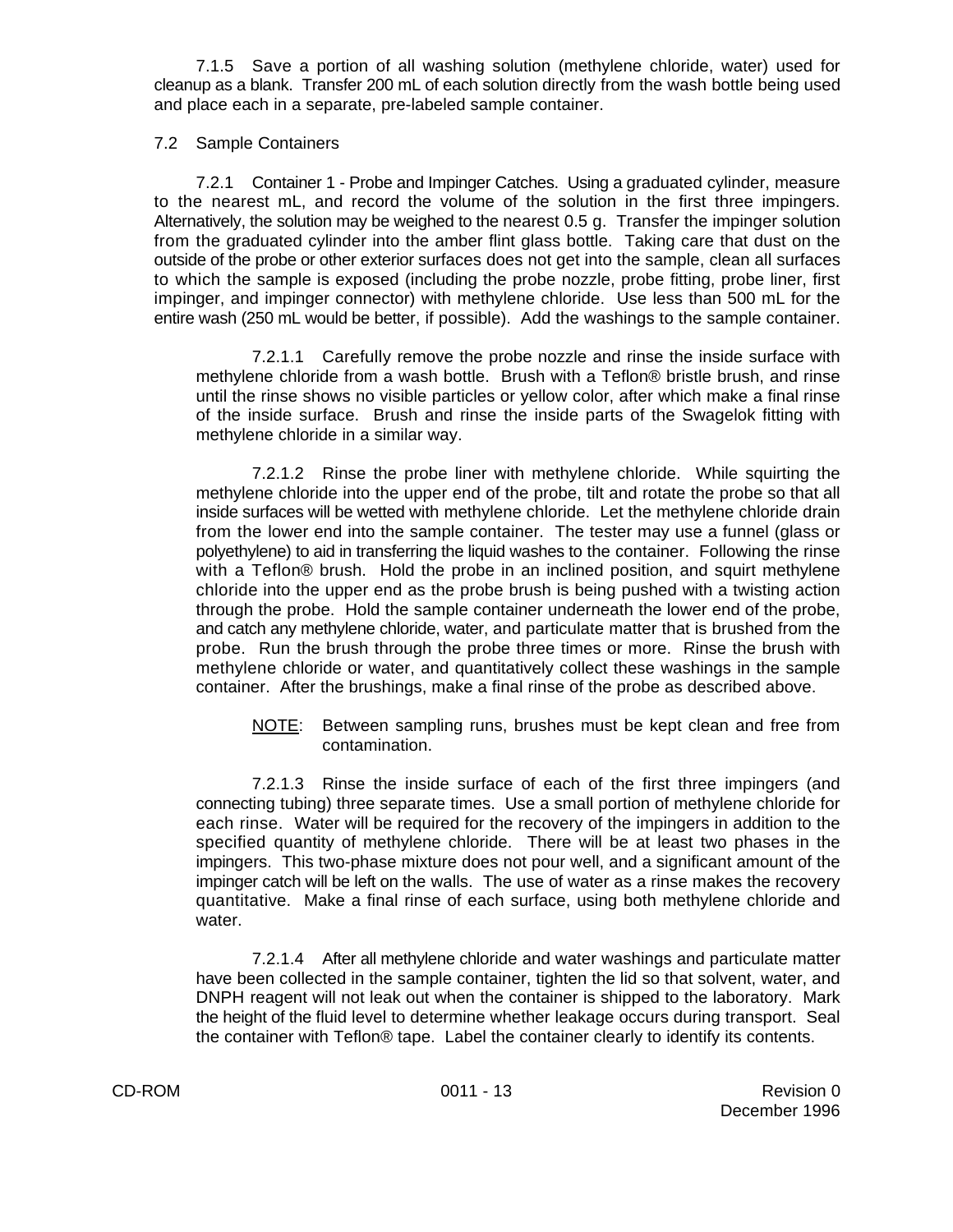7.2.1.5 If the first two impingers are to be analyzed separately to check for breakthrough, separate the contents and rinses of the two impingers into individual containers. Care must be taken to avoid physical carryover from the first impinger to the second. The formaldehyde hydrazone is a solid which floats and froths on top of the impinger solution. Any physical carryover of collected moisture into the second impinger will invalidate a breakthrough assessment.

7.2.2 Container 2 - Sample Blank. Prepare a sample blank by using an amber flint glass container and adding a volume of DNPH reagent and methylene chloride equal to the total volume in Container 1. Process the blank in the same manner as Container 1.

7.2.3 Container 3 - Silica Gel. Note the color of the indicating silica gel to determine whether it has been completely spent and make a notation of its condition. The impinger containing the silica gel may be used as a sample transport container with both ends sealed with tightly fitting caps or plugs. Ground-glass stoppers or Teflon® caps may be used. The silica gel impinger should then be labeled, covered with aluminum foil, and packaged on ice for transport to the laboratory. If the silica gel is removed from the impinger, the tester may use a funnel to pour the silica gel and a rubber policeman to remove the silica gel from the impinger. It is not necessary to remove the small amount of dust particles that may adhere to the impinger wall and are difficult to remove. Since the gain in weight is to be used for moisture calculations, do not use water or other liquids to transfer the silica gel. If a balance is available in the field, the spent silica gel (or silica gel plus impinger) may be weighed to the nearest 0.5 g.

7.2.4 Sample containers should be placed in a cooler, cooled by although not in contact with ice. Sample containers must be placed vertically and, since they are glass, protected from breakage during shipment. Samples should be cooled during shipment so they will be received cold at the laboratory.

7.3 The dinitrophenylhydrazone derivative is then analyzed by high performance liquid chromatography (HPLC) (Method 8315) or other appropriate technique.

## 8.0 CALIBRATION

8.1 Probe Nozzle - Probe nozzles shall be calibrated before their initial use in the field. Using a micrometer, measure the inside diameter of the nozzle to the nearest 0.025 mm (0.001 in.). Make measurements at three separate places across the diameter and obtain the average of the measurements. The difference between the high and low numbers shall not exceed 0.1 mm (0.004 in.). When the nozzles become nicked or corroded, they shall be replaced and calibrated before use. Each nozzle must be permanently and uniquely identified.

8.2 Pitot Tube - The Type S pitot tube assembly shall be calibrated according to the procedure outlined in Method 2, or assigned a nominal coefficient of 0.84 if it is not visibly nicked or corroded and if it meets design and intercomponent spacing specifications.

### 8.3 Metering System

8.3.1 Before its initial use in the field, the metering system shall be calibrated according to the procedure outlined in APTD-0576. Instead of physically adjusting the dry-gas meter dial readings to correspond to the wet-test meter readings, calibration factors may be used to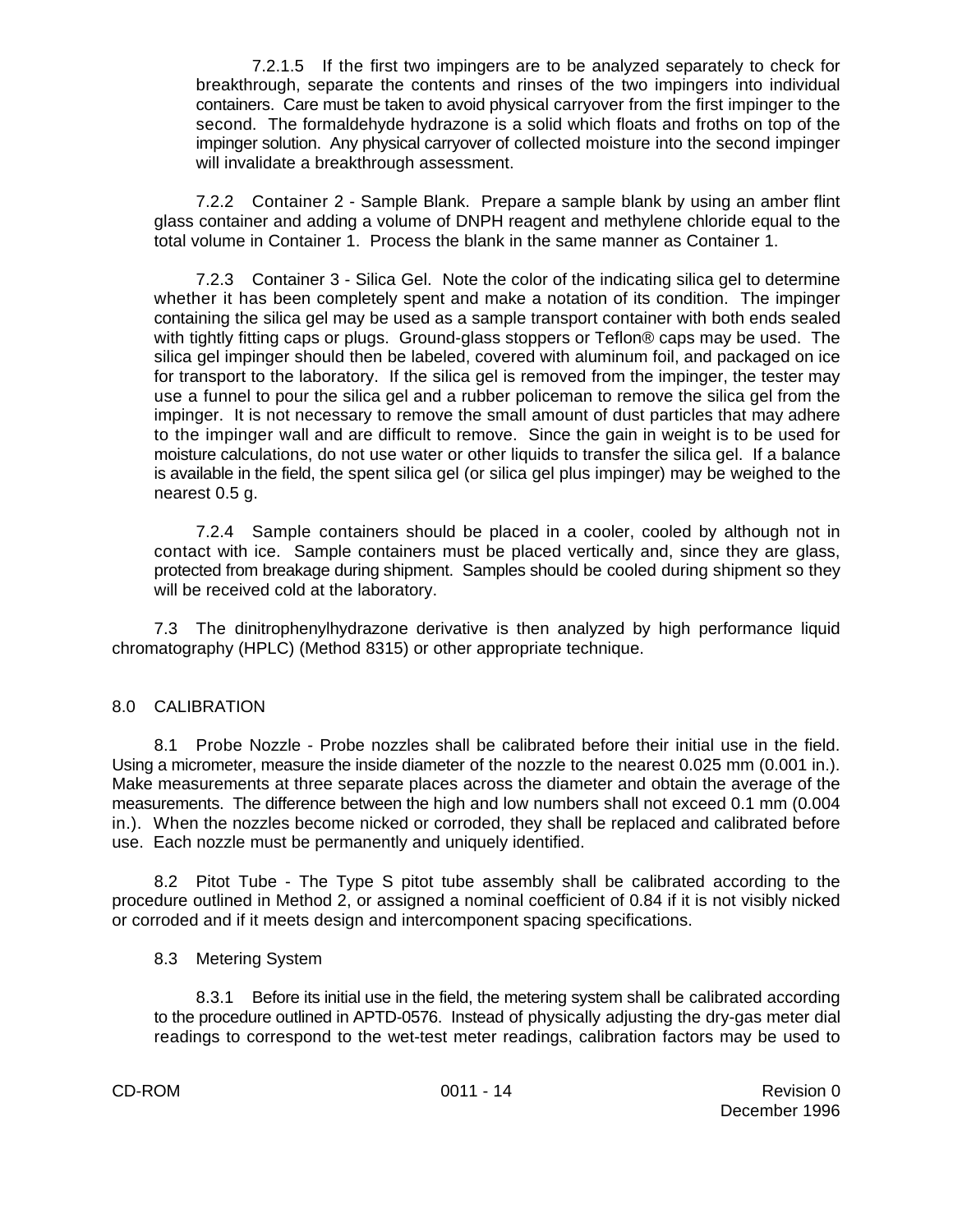correct the gas meter dial readings mathematically to the proper values. Before calibrating the metering system, it is suggested that a leak check be conducted. For metering system having diaphragm pumps, the normal leak check procedure will not detect leakages within the pump. For these cases, the following leak check procedure will apply: make a ten-minute calibration run at 0.00057 m<sup>3</sup>/min (0.02 cfm). At the end of the run, take the difference of the measured wet-test and dry-gas meter volumes and divide the difference by 10 to get the leak rate. The leak rate should not exceed  $0.00057$  m<sup>3</sup>/min (0.02 cfm).

8.3.2 After each field use, check the calibration of the metering system by performing three calibration runs at a single intermediate orifice setting (based on the previous field test). Set the vacuum at the maximum value reached during the test series. To adjust the vacuum, insert a valve between the wet-test meter and the inlet of the metering system. Calculate the average value of the calibration factor. If the calibration has changed by more than 5%, recalibrate the meter over the full range of orifice settings, as outlined in APTD-0576.

8.3.3 Leak Check of Metering System - The portion of the sampling train from the pump to the orifice meter (see Figure 1) should be leak-checked prior to initial use and after each shipment. Leakage after the pump will result in less volume being recorded than is actually sampled. Use the following procedure: Close the main valve on the meter box. Insert a one-hole rubber stopper with rubber tubing attached into the orifice exhaust pipe. Disconnect and vent the low side of the orifice manometer. Close off the low side orifice tap. Pressurize the system to 13 - 18 cm (5 - 7 in.) water column by blowing into the rubber tubing. Pinch off the tubing and observe the manometer for 1 min. A loss of pressure on the manometer indicates a leak in the meter box. Leaks must be corrected.

NOTE: If the dry-gas-meter coefficient values obtained before and after a test series differ by greater than 5%, either the test series must be voided or calculations for test series must be performed using whichever meter coefficient value (i.e., before or after) gives the lower value of total sample volume.

8.4 Probe Heater - The probe heating system must be calibrated before its initial use in the field according to the procedure outlined in APTD-0576. Probes constructed according to APTD-0581 need not be calibrated if the calibration curves in APTD-0576 are used.

8.5 Temperature Gauges - Each thermocouple must be permanently and uniquely marked on the casting. All mercury-in-glass reference thermometers must conform to ASTM E-1 63C or 63F (American Society for Testing and Materials) specifications. Thermocouples should be calibrated in the laboratory with and without the use of extension leads. If extension leads are used in the field, the thermocouple readings at the ambient air temperatures, with and without the extension lead, must be noted and recorded. Correction is necessary if the use of an extension lead produces a change greater than 1.5%.

8.5.1 Impinger and Dry-gas Meter Thermocouples - For the thermocouples used to measure the temperature of the gas leaving the impinger train, a three-point calibration at ice water, room air, and boiling water temperatures is necessary. Accept the thermocouples only if the readings at all three temperatures agree to  $\pm 2^{\circ}C$  (3.6°F) with those of the absolute value of the reference thermometer.

8.5.2 Probe and Stack Thermocouple - For the thermocouples used to indicate the probe and stack temperatures, a three-point calibration at ice water, boiling water, and hot oil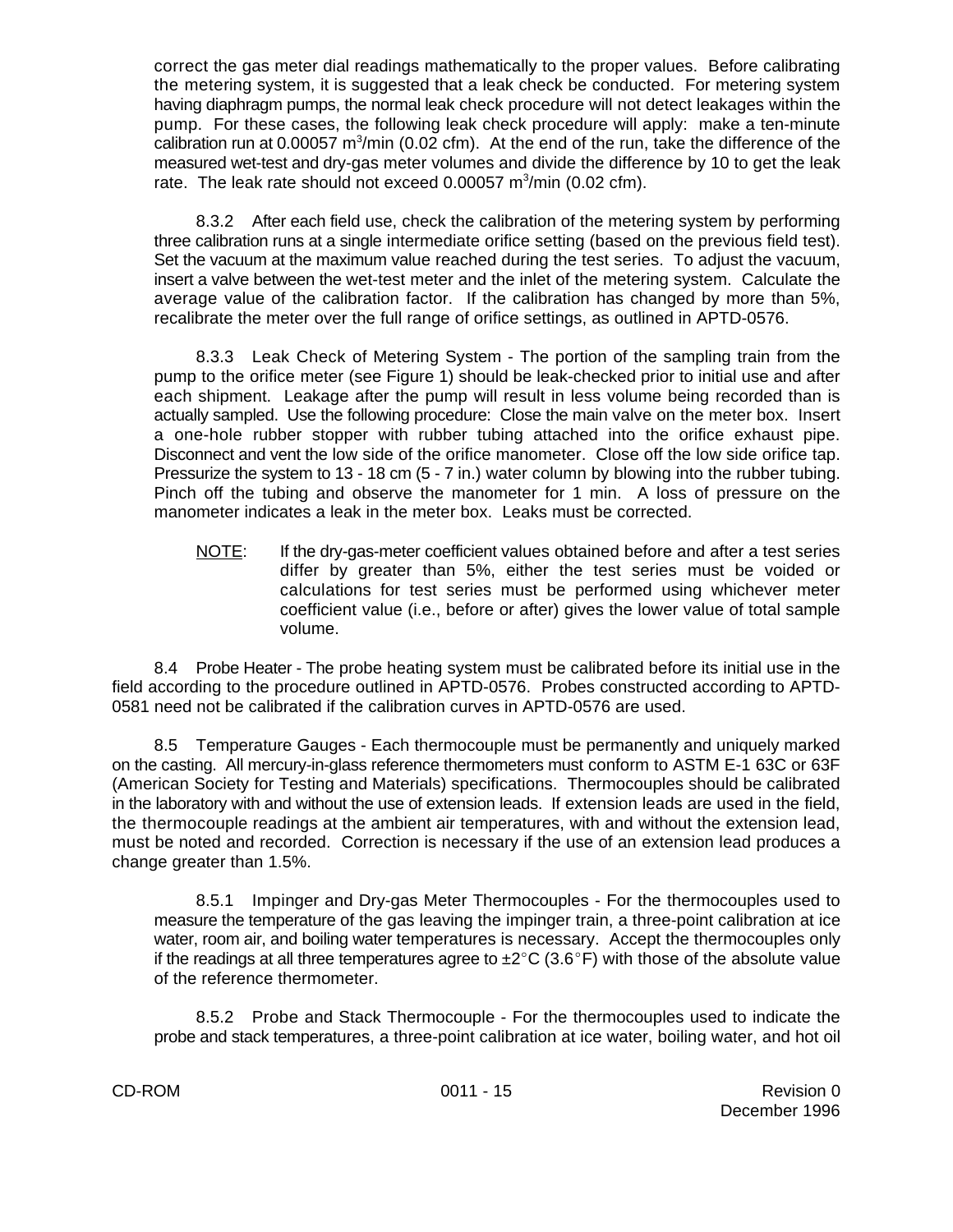bath temperatures must be performed. Use of a point at room air temperature is recommended. The thermometer and thermocouple must agree to within 1.5% at each of the calibration points. A calibration curve (equation) may be constructed (calculated) and the data extrapolated to cover the entire temperature range suggested by the manufacturer.

8.6 Barometer - Adjust the barometer initially and before each test series to agree to within  $\pm 2.5$  mm Hg (0.1 in. Hg) of the mercury barometer or the corrected barometric pressure value reported by a nearby National Weather Service Station (same altitude above sea level).

8.7 Triple-beam or Electronic Balance - Calibrate the balance before each test series, using Class S standard weights. The weights must be within  $\pm 0.5\%$  of the standards, or the balance must be adjusted to meet these limits.

## 9.0 CALCULATIONS

Perform calculations, retaining at least one extra decimal figure beyond that of the acquired data. Round off figures after final calculations.

9.1 Total Formaldehyde - Determine the total formaldehyde in mg, using the following equation:

[g/mole aldehyde] Total mg formaldehyde =  $C_d x V x DF x S$ ))))))))))))))))))))))))))) [g/mole DNPH derivative]

where:

 $C_d$  = measured concentration of DNPH-formaldehyde derivative,  $\mu$ g/mL

V = organic extract volume, mL

 $DF =$  dilution factor

9.2 Formaldehyde Concentration In Stack Gas - Determine the formaldehyde concentration in the stack gas using the following equation:

 $C_f$  = K [total formaldehyde, mg] /  $V_{m(std)}$ 

where:

K = 35.31 ft<sup>3</sup>/m<sup>3</sup> if V<sub>m(std)</sub> is expressed in English units<br>= 1.00 m<sup>3</sup>/m<sup>3</sup> if V<sub>m(std)</sub> is expressed in metric units

 $V_{m(std)}$  = volume of gas sample as measured by dry gas meter, corrected to standard conditions, dscm (dscf)

9.3 Average Dry Gas Meter Temperature and Average Orifice Pressure Drop are obtained from the data sheet.

9.4 Dry Gas Volume - Calculate  $V_{m(std)}$  and adjust for leakage, if necessary, using the equation in Sec. 6 of Method 5.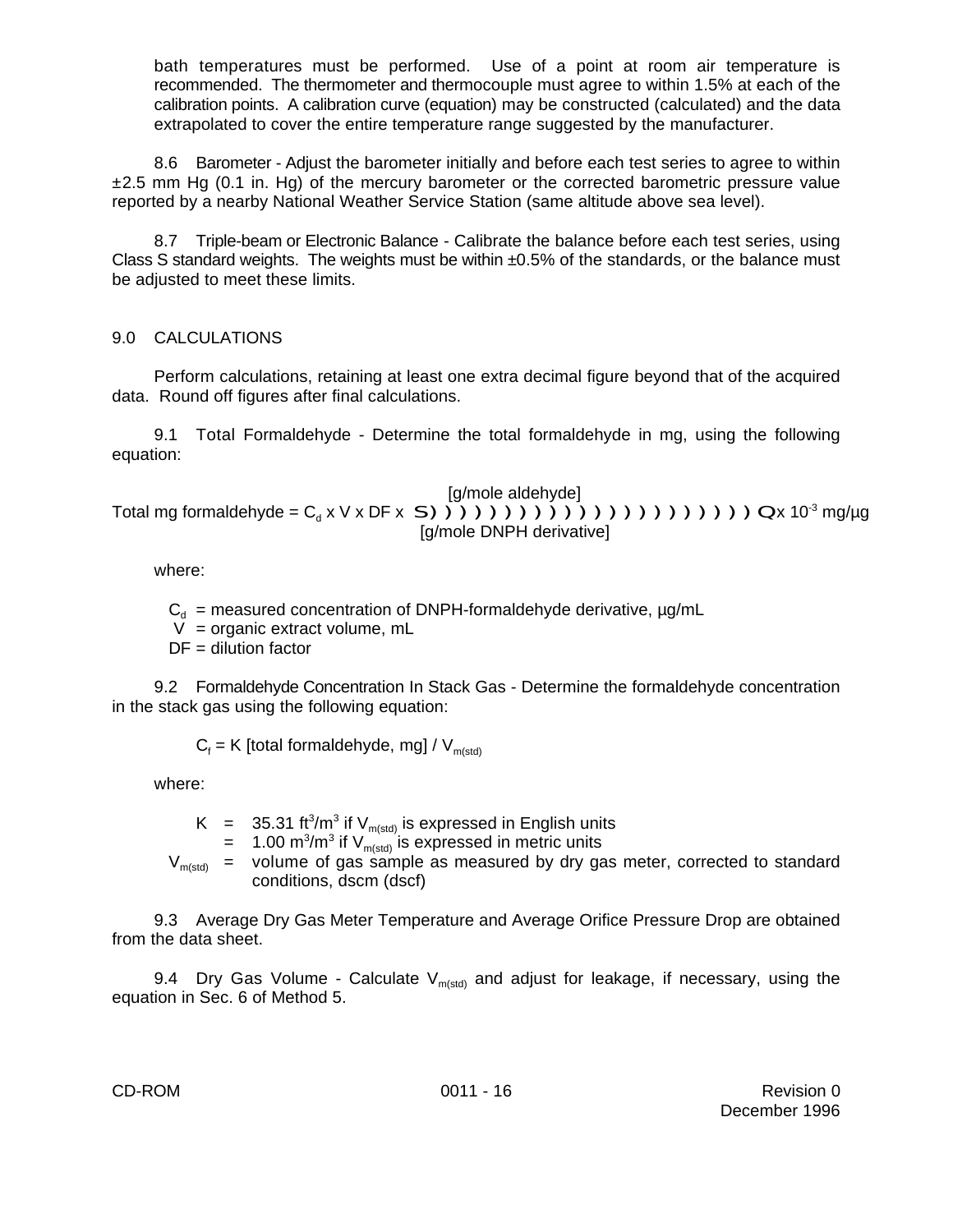9.5 Volume of Water Vapor and Moisture Content - Calculate the volume of water vapor and moisture content from Equations 5-2 and 5-3 of Method 5.

## 10.0 DETERMINATION OF VOLUME TO BE SAMPLED

To determine the minimum sample volume to be collected, use the following sequence of equations.

10.1 From prior analysis of the waste feed, the concentration of formaldehyde (FORM) introduced into the combustion system can be calculated. The degree of destruction and removal efficiency that is required is used to determine the maximum amount of FORM allowed to be present in the effluent. This amount may be expressed as:

Max FORM<sub>i</sub> Mass = [(WF)(FORM<sub>i</sub> conc)(100 - %DRE)] / 100

where:

 $WF$  = mass flow rate of waste feed per h,  $g/h$  (lb/h) FORM $i =$  concentration of FORM (wt %) introduced into the combustion process DRE = percent Destruction and Removal Efficiency required Max FORM  $=$  mass flow rate (q/h [lb/h]) of FORM emitted from the combustion sources

10.2 The average discharge concentration of the FORM in the effluent gas is determined by comparing the Max FORM with the volumetric flow rate being exhausted from the source. Volumetric flow rate data are available as a result of preliminary Method 1 - 4 determinations:

$$
Max FORM_i conc = [Max FORM_i Mass] / DV_{eff(std)}
$$

where:

 $DV_{\text{eff}(std)}$  = volumetric flow rate of exhaust gas, dscm (dscf) FORM<sub>i</sub> conc  $=$  anticipated concentration of the FORM in the exhaust gas stream, g/dscm (lb/dscf)

10.3 In making this calculation, it is recommended that a safety margin of at least ten be included.

$$
[LDL_{FORM} \times 10] / [FORM_i \text{ conc}] = V_{\text{tbc}}
$$

where:

 $LDL_{FORM}$  = detectable amount of FORM in entire sampling train  $V_{\text{thc}}$  = minimum dry standard volume to be collected at dry-gas meter

10.4 The following analytical detection limits and DNPH Reagent Capacity (based on a total volume of 200 mL in two impingers) must also be considered in determining a volume to be sampled.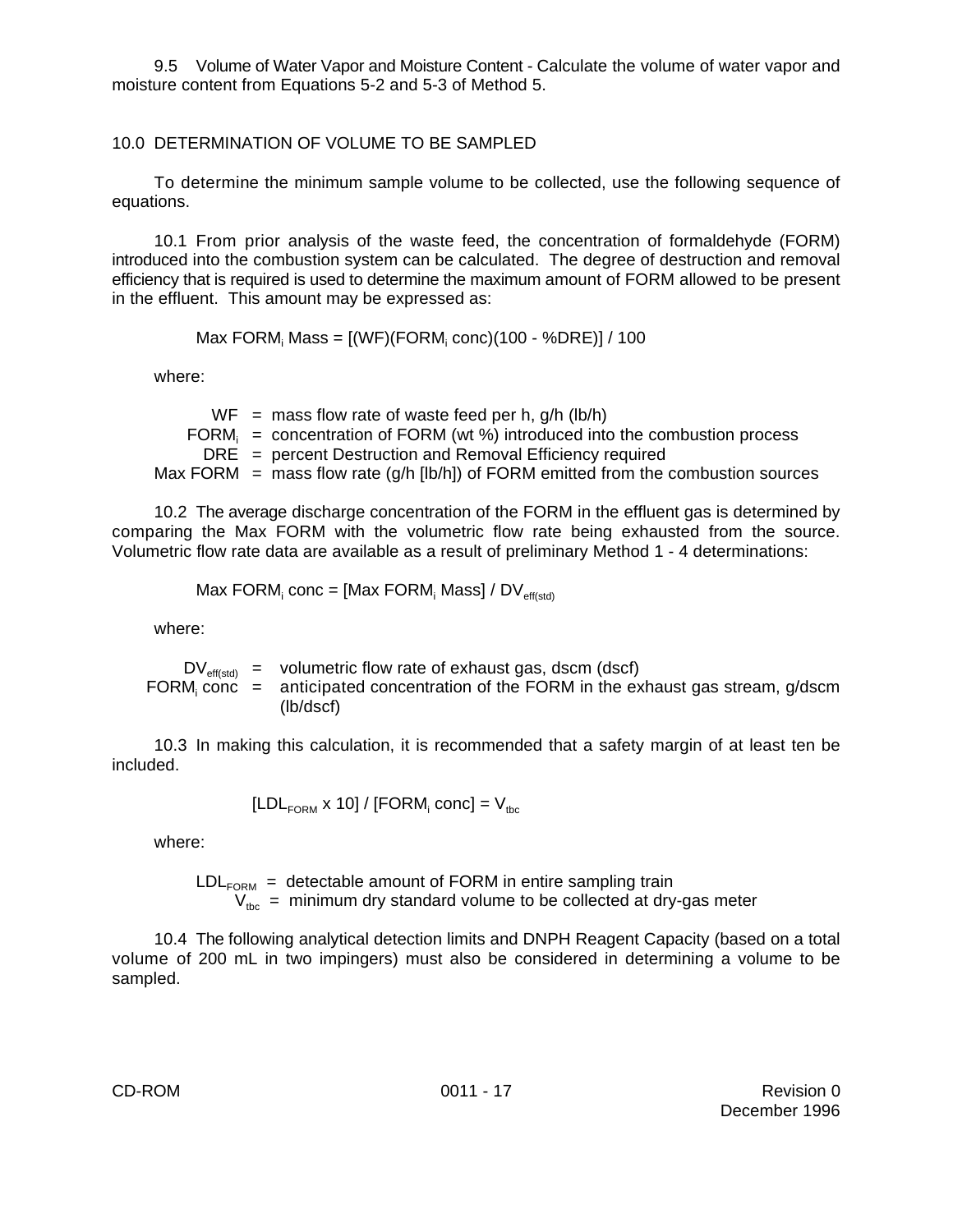11.1 Sampling - See EPA Manual 600/4-77-027b for Method 5 quality control.

11.2 Analysis - The quality assurance program required for this method includes the analysis of field and method blanks, procedure validations, analysis of field spikes, and analysis of reagent checks. The assessment of combustion data and positive identification and quantitation of formaldehyde are dependent on the integrity of the samples received and the precision and accuracy of the analytical methodology. Quality Assurance procedures for this method are designed to monitor the performance of the analytical methodology and to provide the required information to take corrective action if problems are observed in laboratory operations or in field sampling activities.

11.2.1 Field Blanks - Field blanks may be submitted with the samples collected at each sampling site. The field blanks include the sample bottles containing aliquots of sample recovery solvents, methylene chloride and water, and unused DNPH reagent. In the case of results exceeding regulatory limits, field blank data may be useful for convincing the regulatory official that contamination was the cause. This may result in retesting rather than a violation charge. Collection of the field blank is optional but recommended.

11.2.2 Method Blanks - A method blank must be prepared for each set of analytical operations, to evaluate contamination and artifacts that can be derived from glassware, reagents, and sample handling in the laboratory.

11.2.3 Field Spikes - A field spike is performed by introducing 200 µL of the Field Spike Standard into an impinger containing 200 mL of DNPH solution. Standard impinger recovery procedures are followed and the field spike sample is returned to the laboratory for analysis. The field spike is used as a check on field handling and recovery procedures. An aliquot of the field spike standard is retained in the laboratory for derivatization and comparative analysis.

11.2.4 Matrix Spike Sample - In addition to those stack samples necessary for basic data needs, one complete sample (of the same time duration) must be collected for use as a matrix spike sample as described in Sec. 8.0 of Method 8315. This sample must be recovered and shipped in exactly the same manner as the other stack samples. Every effort should be made to ensure that this sample represents the average stack matrix of the sample batch. For example, the matrix spike sample should be taken the same day as the other samples in the group, if at all possible. If it is known or suspected that the stack gas matrix is varying widely during the overall sampling run, it is advisable to take more than one matrix spike sample and composite them.

11.2.5 DNPH Reagent Checks - An aliquot of the extracted DNPH reagent is prepared and analyzed according to the procedure in Sec. 5.4.3 to ensure that the background in the reagent is acceptable for field use.

## 12.0 METHOD PERFORMANCE

Method performance evaluation - The expected method performance parameters for precision, accuracy, and detection limits are provided in Table 3.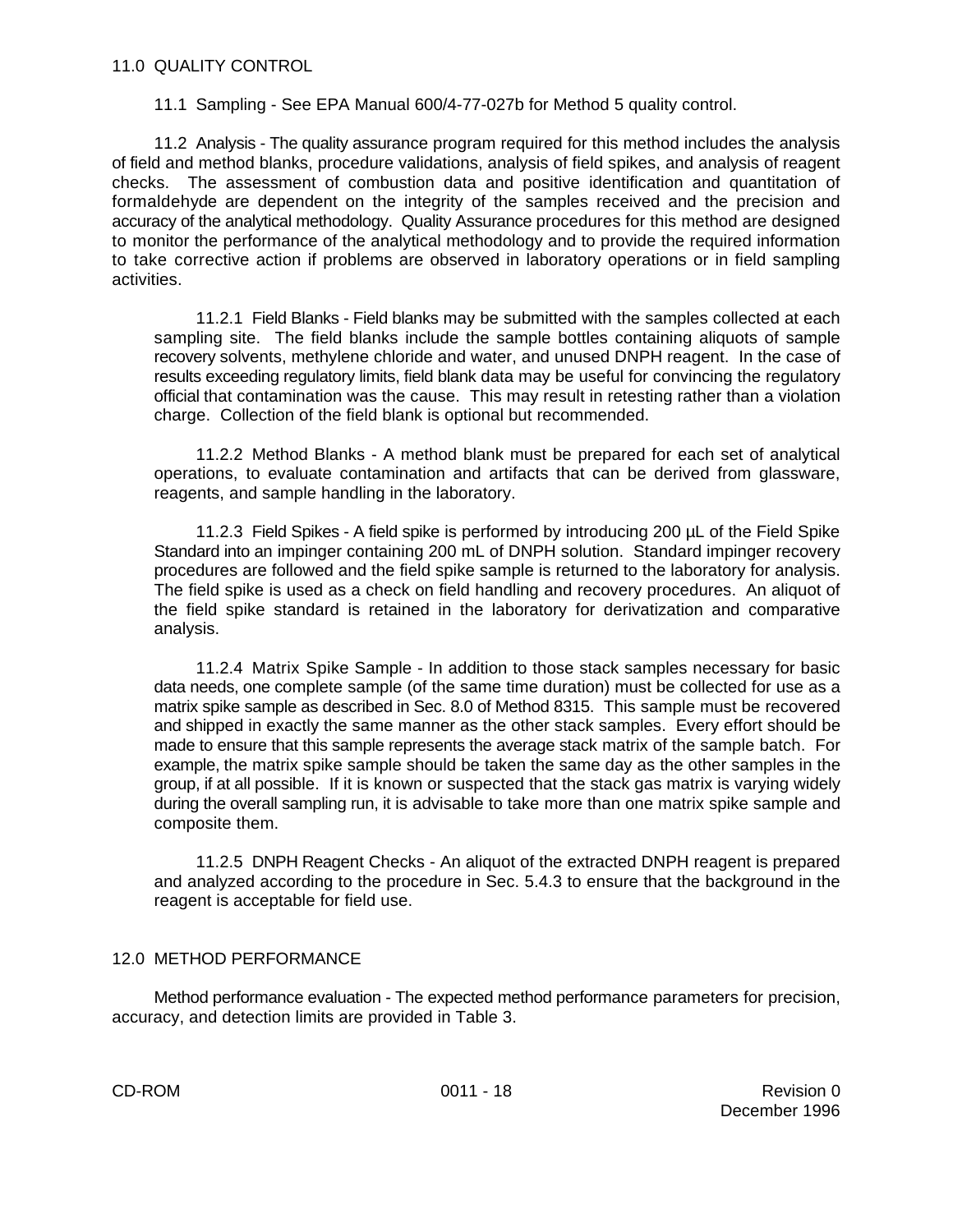#### 13.0 REFERENCES

- 1. 40 CFR Part 60, Appendix A, Test Methods.
- 2. Martin, R.M., "Construction Details of Isokinetic Source-Sampling Equipment", U.S. Environmental Protection Agency, Research Triangle Park, NC, Air Pollution Technical Document (APTD) 0581, April 1971.
- 3. Rom, J.J., "Maintenance, Calibration, and Operation of Isokinetic Source Sampling Equipment", U.S. Environmental Protection Agency, Research Triangle Park, NC, Air Pollution Technical Document (APTD) 0576, March 1972.
- 4. Annual Book of ASTM Standards. Part 26. Gaseous Fuels; Coal and Coke; Atmospheric Analysis. American Society for Testing and Materials (ASTM), Philadelphia, PA, 1974, pp. 617-622.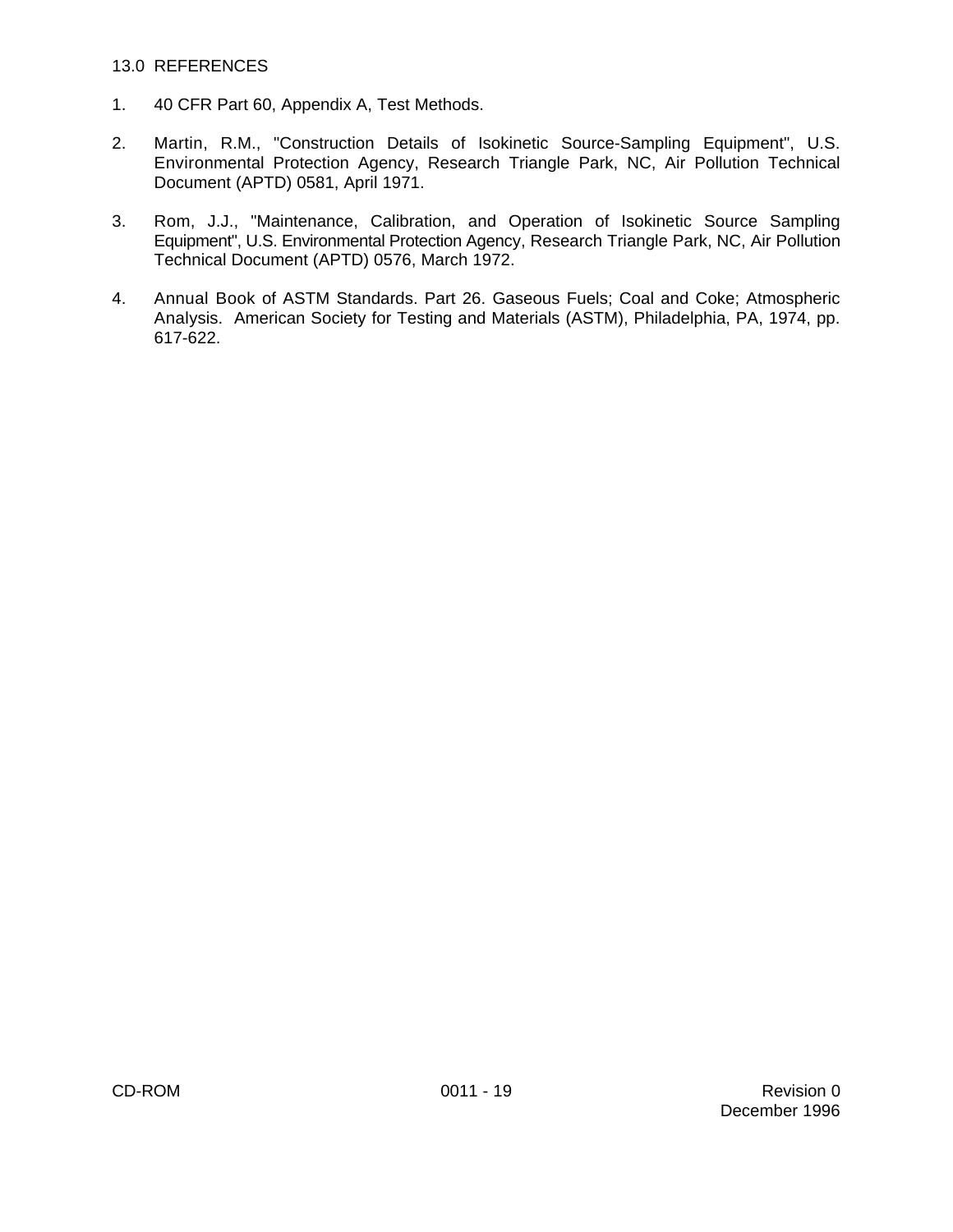### TABLE 1

## APPROXIMATE AMOUNT OF CRYSTALLINE DNPH USED TO PREPARE A SATURATED SOLUTION

| Amount of Moisture in DNPH | Weight Required per 8 L of Solution |  |  |  |
|----------------------------|-------------------------------------|--|--|--|
| 10 weight percent          | 36 g                                |  |  |  |
| 15 weight percent          | 38 g                                |  |  |  |
| 30 weight percent          | 46 <sub>g</sub>                     |  |  |  |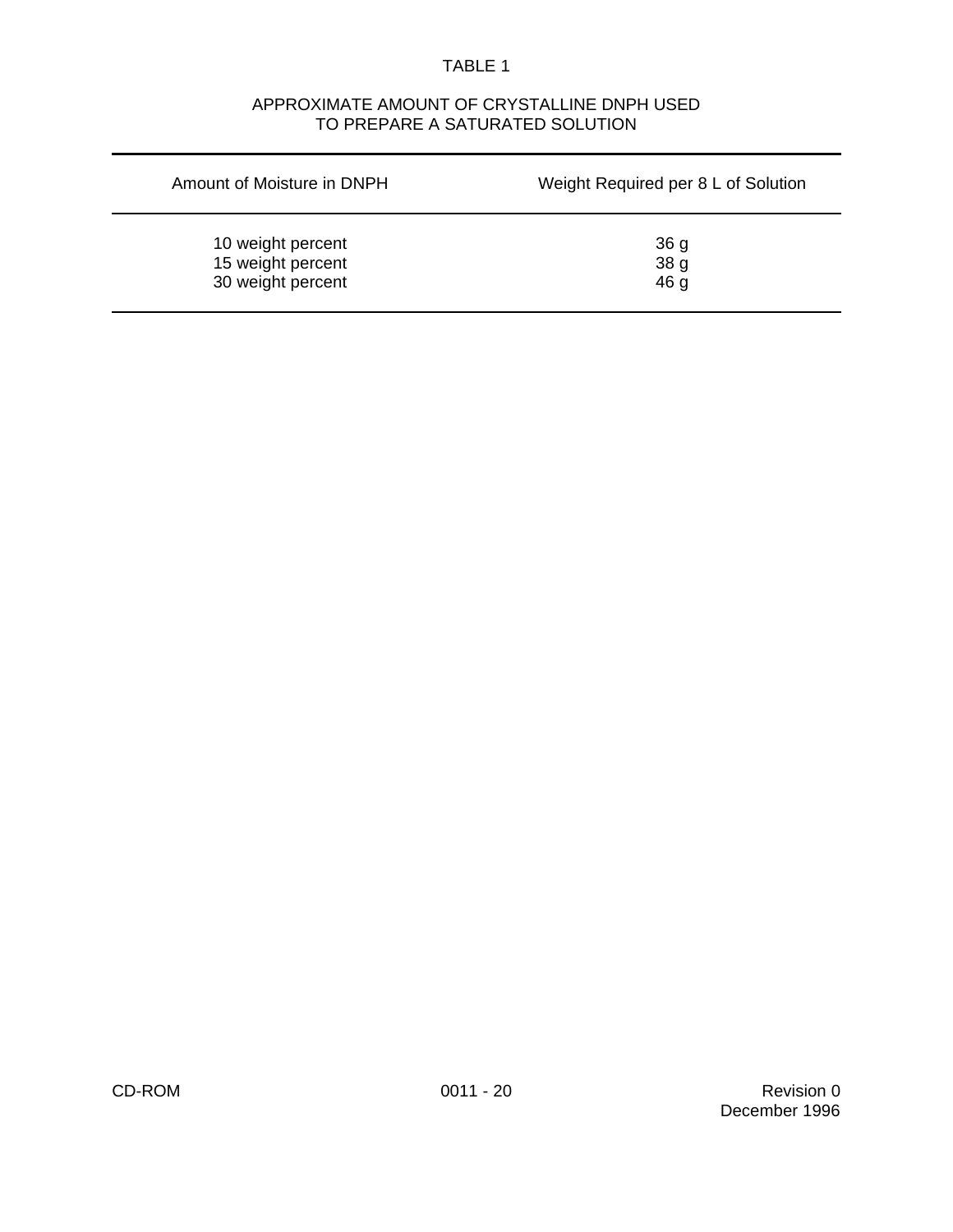### TABLE 2

|                          |           | Detection                    | <b>Reagent Capacity</b> |                   |  |
|--------------------------|-----------|------------------------------|-------------------------|-------------------|--|
| Analyte                  | CAS No.   | Limit <sup>a</sup><br>(ppbv) | ppmv                    | mg/m <sup>3</sup> |  |
| Formaldehyde             | 50-00-0   | 36                           | 7.5                     | 9                 |  |
| Acetaldehyde             | 75-07-0   | 34                           | 7.5                     | 14                |  |
| Acetone                  | 67-64-1   | 30                           | 7.5                     | 17                |  |
| Propionaldehyde          | 123-38-6  | 30                           | 7.5                     | 17                |  |
| Butyraldehyde            | 123-72-8  | 30                           | 7.5                     | 21                |  |
| Valeraldehyde            | 110-62-3  | 30                           | 7.5                     | 25                |  |
| Isovaleraldehyde         | 590-86-3  | 28                           | 7.5                     | 25                |  |
| Hexaldehyde              | 66-25-1   | 26                           | 7.5                     | 30                |  |
| Benzaldehyde             | 100-52-7  | 28                           | 7.5                     | 33                |  |
| Acetophenone             | 98-86-2   | 28                           | 7.5                     | 37                |  |
| o-Tolualdehyde           | 529-20-4  | 26                           | 7.5                     | 37                |  |
| m-Tolualdehyde           | 620-23-5  | 26                           | 7.5                     | 37                |  |
| p-Tolualdehyde           | 104-87-0  | 26                           | 7.5                     | 37                |  |
| 2,5-Dimethylbenzaldehyde | 5779-94-2 | 24                           | 7.5                     | 41                |  |
| Isophorone               | 78-59-1   | 24                           | 7.5                     | 42                |  |

## OPTIMUM STACK DETECTION LIMITS<sup>a</sup> AND REAGENT SAMPLING CAPACITY<sup>b</sup> FOR FORMALDEHYDE ANALYSIS

aDetection limits are determined based on 400 mL of reagent and 10 times the instrument detection limit using hydrazones in solvent, and therefore, represent the optimum capability of the method.

 $b$ Based on 400 mL of reagent, a reagent concentration of 10 mM DNPH, a 1.3 cubic meter sample size and a safety factor of 10.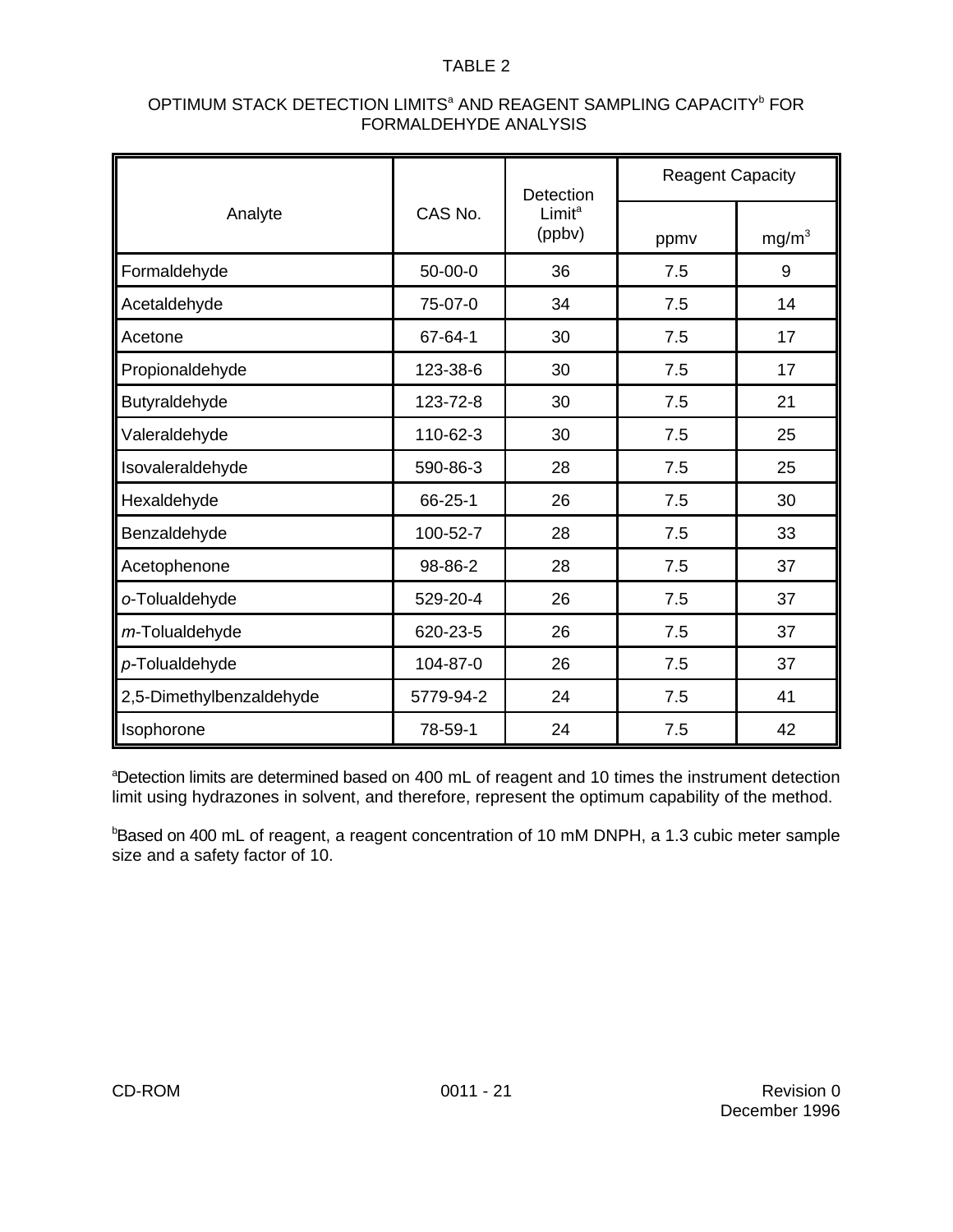## TABLE 3

# EXPECTED METHOD PERFORMANCE BASED ON DUAL TRAINS

| Compound        | Precision (%RPD) <sup>1</sup> | Accuracy $(\%)^2$ | <b>Detection Limit</b><br>$(ppbv)^3$ |
|-----------------|-------------------------------|-------------------|--------------------------------------|
| Formaldehyde    | ±21                           | ±10               | ±90                                  |
| Acetaldehyde    | ±17                           | ±21               | ±40                                  |
| Propionaldehyde | $+49$                         | ±23               | $+60$                                |
| Acetophenone    | $+44$                         | ±10               | $+10$                                |
| Isophorone      | ±9                            | ±8                | ±10                                  |

 $1$  Relative percent difference limit for dual trains.

 $2$  Limit for field spike recoveries.

 $3$  The lower reporting limit having less than 1% probability of false positive detection.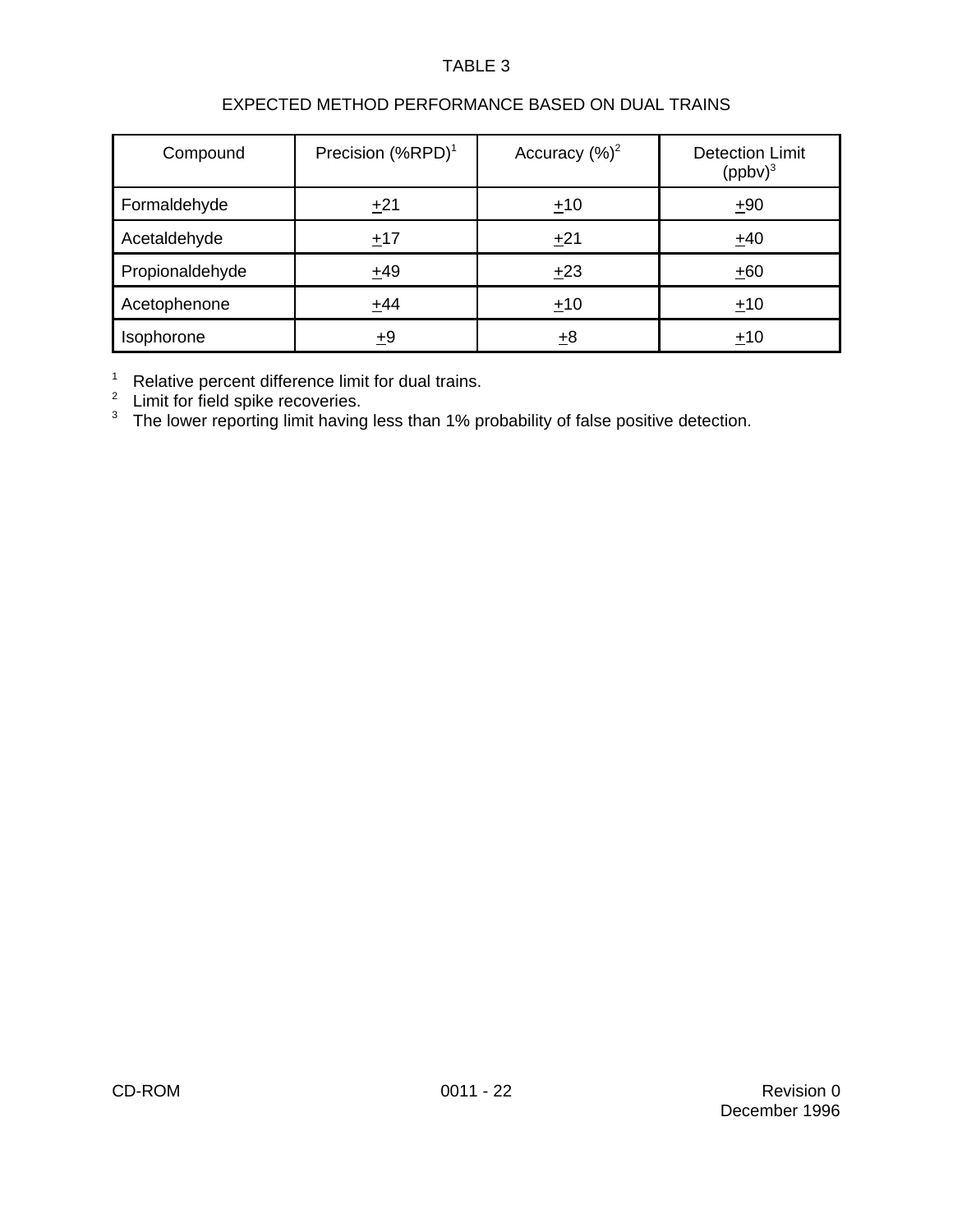FIGURE 1 SAMPLING TRAIN FOR ALDEHYDES AND KETONES

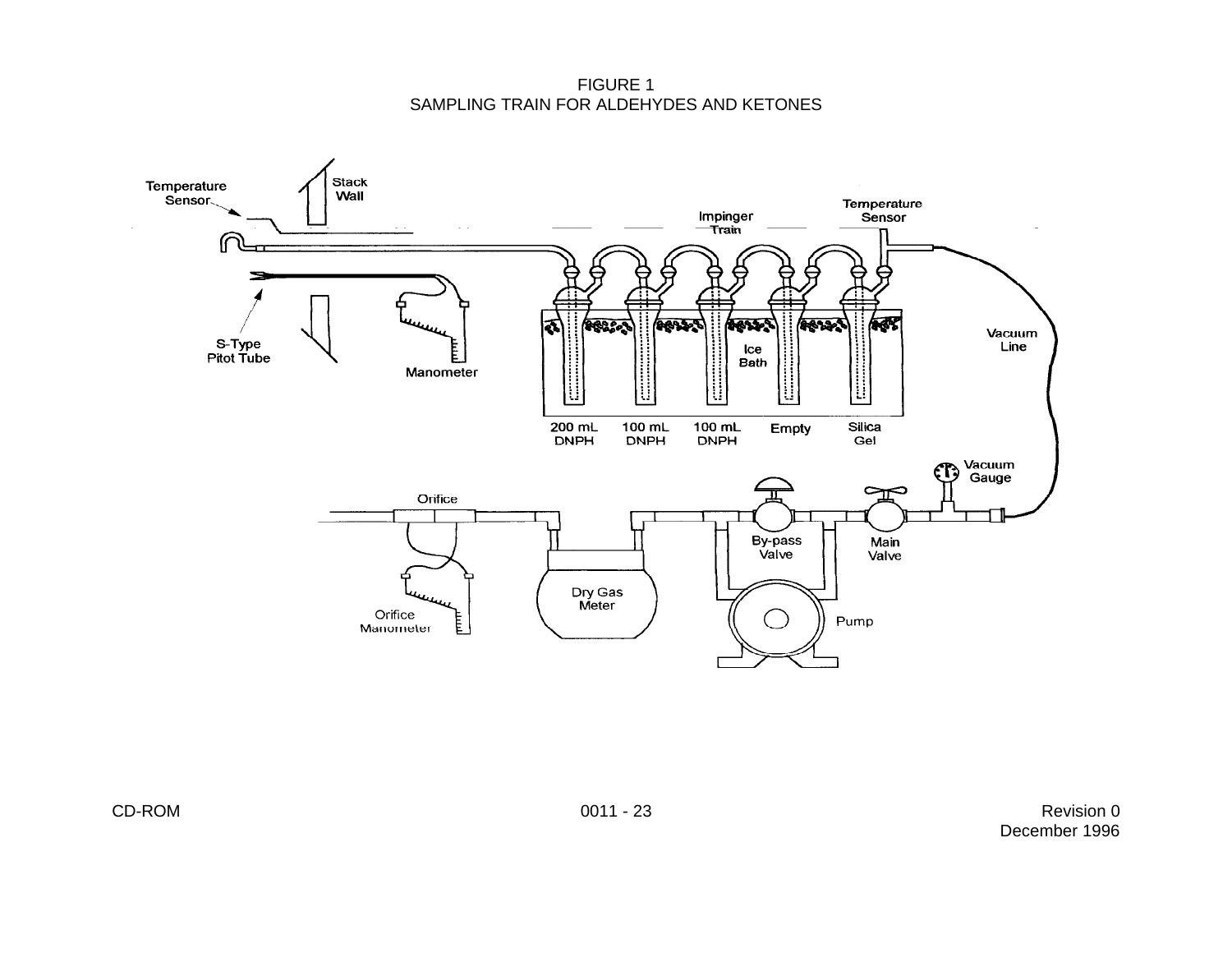#### FIGURE 2 FIELD SAMPLING DATA FORM

| Plant                                    |                            |                             |                                                  |                                                |                                                                                                  |                                                     | <b>Ambient Temperature</b>                                                                                                 |                                                           |                                                                               |
|------------------------------------------|----------------------------|-----------------------------|--------------------------------------------------|------------------------------------------------|--------------------------------------------------------------------------------------------------|-----------------------------------------------------|----------------------------------------------------------------------------------------------------------------------------|-----------------------------------------------------------|-------------------------------------------------------------------------------|
| Location                                 |                            |                             |                                                  | <b>Barometric Pressure</b>                     |                                                                                                  |                                                     |                                                                                                                            |                                                           |                                                                               |
| Operator                                 |                            |                             |                                                  | <b>Assumed Moisture %</b>                      |                                                                                                  |                                                     |                                                                                                                            |                                                           |                                                                               |
| Date                                     |                            |                             |                                                  |                                                | Probe Length                                                                                     |                                                     | m(f <sub>t</sub> )                                                                                                         |                                                           |                                                                               |
| <b>Run Number</b>                        |                            |                             |                                                  | Nozzle Ident. No.                              |                                                                                                  |                                                     |                                                                                                                            |                                                           |                                                                               |
| Sample Box No.                           |                            |                             |                                                  | Average Calibrated<br>Nozzle Diameter          |                                                                                                  |                                                     | cm (in)                                                                                                                    |                                                           |                                                                               |
| Meter Box No.                            |                            |                             |                                                  | Schematic of Stack Cross Section               |                                                                                                  |                                                     | <b>Probe Heating Setting</b>                                                                                               |                                                           |                                                                               |
| Meter H@                                 |                            |                             |                                                  | Leak Rate                                      |                                                                                                  | $m^3$ /min (cfm)                                    |                                                                                                                            |                                                           |                                                                               |
| C Factor                                 |                            |                             |                                                  |                                                | <b>Probe Liner Material</b>                                                                      |                                                     |                                                                                                                            |                                                           |                                                                               |
| <b>Pitot Tube</b><br>Coefficient $C_{p}$ |                            |                             |                                                  | <b>Static Pressure</b>                         |                                                                                                  | mm Hg (in.Hg)                                       |                                                                                                                            |                                                           |                                                                               |
|                                          |                            |                             |                                                  |                                                |                                                                                                  | Filter No.                                          |                                                                                                                            |                                                           |                                                                               |
| Traverse<br>Point<br>Number              | Sampling<br>Time<br>(Min.) | Vacuum<br>mm Hg<br>(in. Hg) | <b>Stack</b><br>Temperature<br>$T_s$ )<br>°C(°F) | Velocity<br>head $(\Delta P)$<br>mm (in) $H20$ | Pressure<br><b>Differential</b><br><b>Across Orifice</b><br>Meter<br>mm $(H20)$<br>(in. $H_2$ 0) | Gas<br>Sample<br>Volume<br>$m^3$ (ft <sup>3</sup> ) | Gas Sample<br>Temp. at Dry<br>Gas Meter<br>Outlet<br>Inlet<br>$^{\circ}$ C ( $^{\circ}$ F)<br>$^{\circ}$ C ( $^{\circ}$ F) | Filter<br>Holder<br>Temp.<br>$^{\circ}$ C ( $^{\circ}$ F) | Temp. of<br>Gas<br>Leaving<br>Last<br>Impinger<br>$^{\circ}C$ ( $^{\circ}$ F) |
|                                          |                            |                             |                                                  |                                                |                                                                                                  |                                                     |                                                                                                                            |                                                           |                                                                               |
|                                          |                            |                             |                                                  |                                                |                                                                                                  |                                                     |                                                                                                                            |                                                           |                                                                               |
|                                          |                            |                             |                                                  |                                                |                                                                                                  |                                                     |                                                                                                                            |                                                           |                                                                               |
|                                          |                            |                             |                                                  |                                                |                                                                                                  |                                                     |                                                                                                                            |                                                           |                                                                               |
| Total                                    |                            |                             |                                                  |                                                |                                                                                                  |                                                     | Ave<br>Avg                                                                                                                 |                                                           |                                                                               |
| Average                                  |                            |                             |                                                  |                                                |                                                                                                  |                                                     |                                                                                                                            |                                                           |                                                                               |